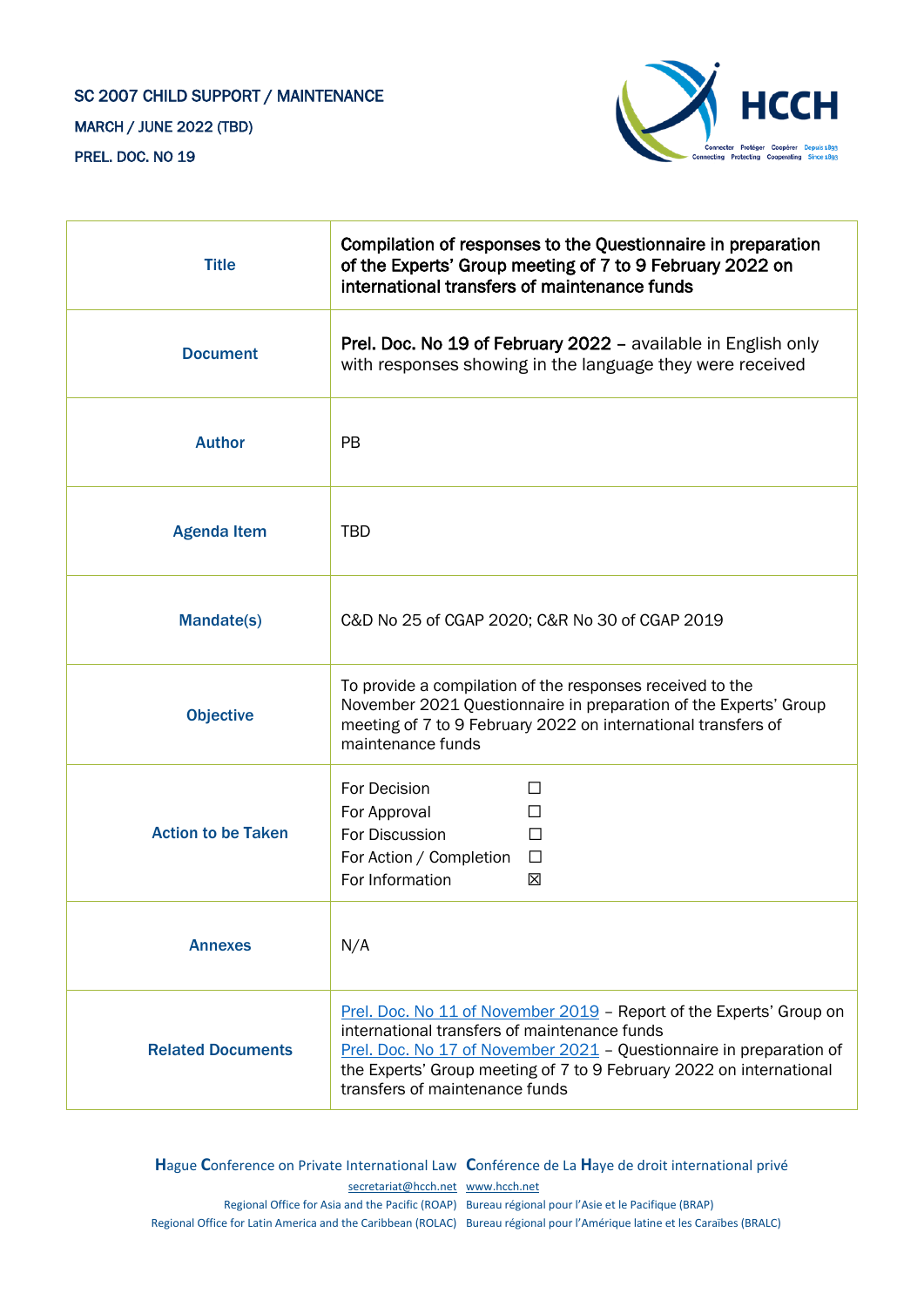# Compilation of responses to the Questionnaire in preparation of the Experts' Group meeting of 7 to 9 February 2022 on international transfers of maintenance funds

Last update: 3-2-2022

### States included in this compilation:

Belgium, Brazil, Canada, Croatia, Czech Republic, Finland, Germany, Italy, Latvia, Lithuania, Mexico, Norway, Portugal, Sweden, Switzerland, United Kingdom (England & Wales), United Kingdom (Northern Ireland), United Kingdom (Scotland), United States of America

### Name of contact person:

| <b>Belgium</b>          | Mélanie Vanwelkenhuysen                                              |
|-------------------------|----------------------------------------------------------------------|
| <b>Brazil</b>           | Arnaldo José Alves Silveira                                          |
| Canada                  | <b>Tammy Brown</b>                                                   |
| Croatia                 | Martina Tutić                                                        |
| <b>Czech Republic</b>   | Markéta Kačerová Nováková                                            |
| <b>Finland</b>          | Anna-Lena Halttunen                                                  |
| Germany                 | Dr. Sarah Gerling-Stock                                              |
| <b>Italy</b>            | Giuseppe Vinciguerra                                                 |
| Latvia                  | Sintija Lavska                                                       |
| Lithuania               | Sandra Šmulaitė                                                      |
| <b>Mexico</b>           | Jorge F. Salcedo                                                     |
| Norway                  | Maren Stranger                                                       |
| Portugal                | Miguel Vara                                                          |
| Sweden                  | Karin Honorato dos Santos CA / Lars Klint Swedish Enforcement Agency |
| <b>Switzerland</b>      | Sandra John                                                          |
| <b>United Kingdom</b>   | Denise Strachan                                                      |
| (England & Wales)       |                                                                      |
| <b>United Kingdom</b>   | Gary Quail                                                           |
| (Northern Ireland)      |                                                                      |
| <b>United Kingdom</b>   | Angela Lindsay                                                       |
| (Scotland)              |                                                                      |
| <b>United States of</b> | Anne Miller                                                          |
| America                 |                                                                      |

### Name of Authority / Office:

| <b>Belgium</b>        | <b>SPF JUSTICE</b>                                           |
|-----------------------|--------------------------------------------------------------|
| <b>Brazil</b>         | Central Authority - Ministry of Justice and Public Security  |
| Canada                | British Columbia Family Maintenance Agency                   |
| Croatia               | Ministry of Labour, Pension System, Family and Social Policy |
| <b>Czech Republic</b> | The Office for International Legal Protection of Children    |
| <b>Finland</b>        | Ministry of Justice                                          |
| Germany               | Bundesamt für Justiz / Federal Office of Justice             |
| <b>Italy</b>          | Italian Central Authority                                    |
| Latvia                | Administration of the Maintenance Guarantee Fund             |
| Lithuania             | State-guaranteed Legal Aid Service                           |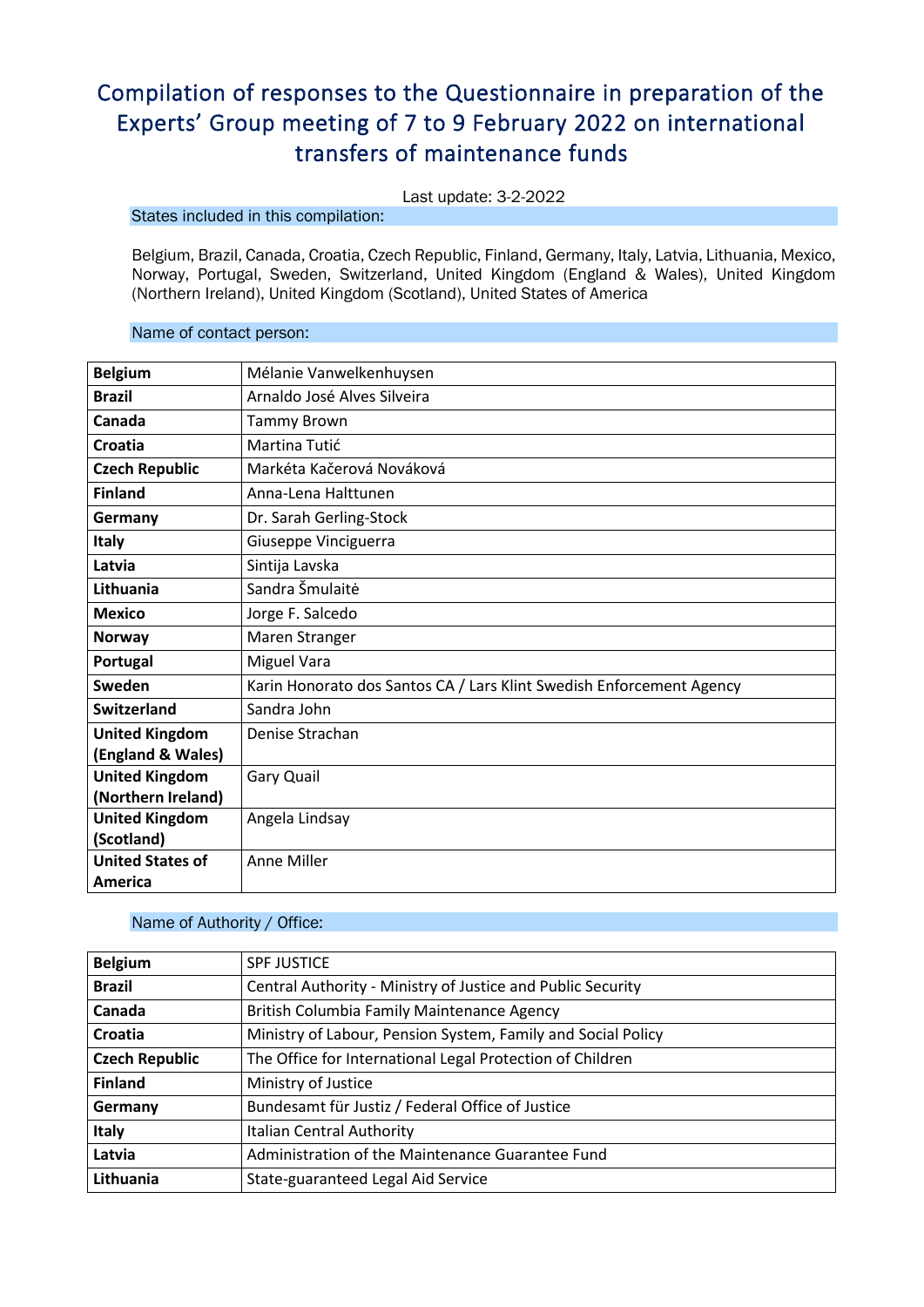| <b>Mexico</b>           | Procuraduría Federal de Protección de Niñas, Niños y Adolescentes del Sistema      |
|-------------------------|------------------------------------------------------------------------------------|
|                         | Nacional DIF                                                                       |
| <b>Norway</b>           | The Collection Agency of the Labour and Welfare Administration                     |
| Portugal                | Directorate-General of the Administration of Justice                               |
| Sweden                  | Försäkringskassan (Swedish CA) / Kronofogden (Swedish Enforcement Agency)          |
| Switzerland             | Federal Office of Justice, Central Authority for International Maintenance Matters |
| <b>United Kingdom</b>   | Maintenance Payments Business Centre                                               |
| (England & Wales)       |                                                                                    |
| <b>United Kingdom</b>   | Northern Ireland Central Authority                                                 |
| (Northern Ireland)      |                                                                                    |
| <b>United Kingdom</b>   | Scottish Government Central Authority and International Law Team                   |
| (Scotland)              |                                                                                    |
| <b>United States of</b> | Office of Child Support Enforcement                                                |
| America                 |                                                                                    |

### Telephone number:

| <b>Belgium</b>          | +32 2 542 71 18                |
|-------------------------|--------------------------------|
| <b>Brazil</b>           | +55 61 2025 8908               |
| Canada                  | 250-220-4060                   |
| <b>Croatia</b>          | +385 1 555 7103                |
| <b>Czech Republic</b>   | +420 542 215 522               |
| <b>Finland</b>          | +358 0295 16001                |
| Germany                 | +49-228-99410-5916             |
| <b>Italy</b>            | 0039 06 68188326/331/535       |
| Latvia                  | +371 26386937                  |
| Lithuania               | +370 700 00190                 |
| <b>Mexico</b>           | 5530032200 ext.4431            |
| <b>Norway</b>           | +47 941 87 196                 |
| Portugal                | 00351 217906428                |
| Sweden                  | +46101169414/ +46 8 564 851 50 |
| <b>Switzerland</b>      | +41 58 463 12 29               |
| <b>United Kingdom</b>   | 01284 829504                   |
| (England & Wales)       |                                |
| <b>United Kingdom</b>   | 02890728819                    |
| (Northern Ireland)      |                                |
| <b>United Kingdom</b>   | +44 (131) 244 0460             |
| (Scotland)              |                                |
| <b>United States of</b> | 001-202-401-1467               |
| America                 |                                |
|                         |                                |

### E-mail address:

| <b>Belgium</b>        | aliments@just.fgov.be                                           |
|-----------------------|-----------------------------------------------------------------|
| <b>Brazil</b>         | cooperacaocivil@mj.gov.br                                       |
| Canada                | tbrown@fmep.ag.gov.bc.ca                                        |
| Croatia               | pisarnica@mrosp.hr                                              |
| <b>Czech Republic</b> | podatelna@umpod.cz                                              |
| <b>Finland</b>        | maintenance.ca.om@gov.fi                                        |
| Germany               | auslandsunterhalt@bfj.bund.de / Sarah.Gerling-Stock@bfj.bund.de |
| Italy                 | autoritacentrali.dgmc@giustizia.it                              |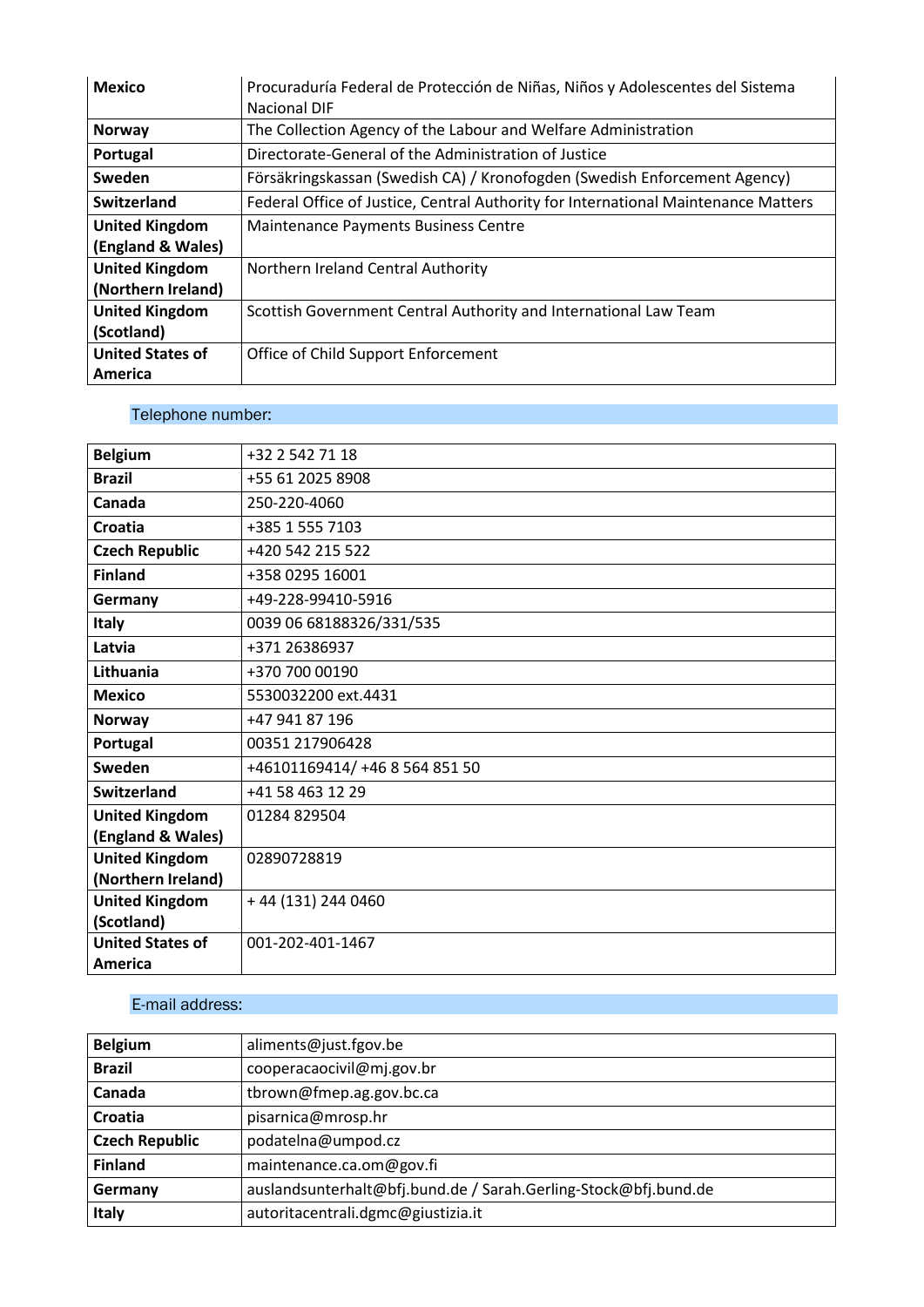| Latvia                  | sintija.lavska@ugf.gov.lv                                               |
|-------------------------|-------------------------------------------------------------------------|
| Lithuania               | s.smulaite@vgtpt.lt                                                     |
| <b>Mexico</b>           | jorge.salcedo@dif.gob.mx                                                |
| <b>Norway</b>           | maren.stranger@skatteetaten.no                                          |
| Portugal                | miguel.a.vara@dgaj.mj.pt                                                |
| Sweden                  | karin.honorato.dos.santos@forsakringskassan.se / kontakt@kronofogden.se |
| <b>Switzerland</b>      | sandra.john@bj.admin.ch                                                 |
| <b>United Kingdom</b>   | Denise.Strachan1@justice.gov.uk                                         |
| (England & Wales)       |                                                                         |
| <b>United Kingdom</b>   | reciprocalenforcement@courtsni.gov.uk                                   |
| (Northern Ireland)      |                                                                         |
| <b>United Kingdom</b>   | maintenanceenforcement@gov.scot                                         |
| (Scotland)              |                                                                         |
| <b>United States of</b> | anne.miller@acf.hhs.gov                                                 |
| America                 |                                                                         |

- 9. For the purpose of the 7 to 10 February 2022 meeting of the EG, delegates / experts are invited to report on consideration given to and / or implementation of the following arrangements in their jurisdiction:
	- a. Developments in general regarding the international transfer of maintenance funds

| <b>Belgium</b>        | We do not intervene in the international transfer of maintenance funds.                                                                                                                                                                                                                                                                                                                                                                                                                       |
|-----------------------|-----------------------------------------------------------------------------------------------------------------------------------------------------------------------------------------------------------------------------------------------------------------------------------------------------------------------------------------------------------------------------------------------------------------------------------------------------------------------------------------------|
| <b>Brazil</b>         |                                                                                                                                                                                                                                                                                                                                                                                                                                                                                               |
| Canada                | There have been no significant developments within Canada. Provinces with<br>moderate international caseloads are currently sending and receiving international<br>payments electronically via Swift transactions upon request from our international<br>partners. Provinces and territories with modest international caseloads are not<br>currently set up to send electronic payments and continue to use cheques.                                                                         |
|                       | Il n'y a pas eu de faits nouveaux importants au Canada. Les provinces qui ont un<br>volume modéré de dossiers internationaux envoient et reçoivent les transferts<br>internationaux électroniquement en ayant recours au système SWIFT, sur demande<br>de nos partenaires internationaux. Les provinces et les territoires dont la charge de<br>travail est modeste ne sont actuellement pas organisés pour envoyer des<br>paiements électroniques, et ils continuent d'utiliser les chèques. |
| <b>Croatia</b>        | The transfer of funds is not processed by the Central Authority.                                                                                                                                                                                                                                                                                                                                                                                                                              |
| <b>Czech Republic</b> | Our Office uses in majority electronic transfer of funds (mainly wire transfers), but<br>the cheques are also used due to the fact, that some countries prefer them (e. g.<br>USA) and do not accept electronic transfers.                                                                                                                                                                                                                                                                    |
| <b>Finland</b>        | N/A                                                                                                                                                                                                                                                                                                                                                                                                                                                                                           |
| Germany               | As already pointed out at the second meeting of the Experts' Group, the German<br>Reserve Bank (Deutsche Bundesbank) will only be processing cheques from abroad<br>until 31/12/2022.<br>Therefore, the German Central Authority (Federal Office of Justice) cannot accept<br>cheques from 2023 on.<br>If the maintenance funds could be transferred via the system "United Postal Union"<br>cannot be estimated at the moment.                                                               |
| <b>Italy</b>          | Continuous encouragement of electronic transfer's instruments                                                                                                                                                                                                                                                                                                                                                                                                                                 |
| Latvia                | N/A                                                                                                                                                                                                                                                                                                                                                                                                                                                                                           |
| Lithuania             | There are no changes that we are aware of.                                                                                                                                                                                                                                                                                                                                                                                                                                                    |
| <b>Mexico</b>         | The rights to maintenance in México include, substantially, the satisfaction of the<br>needs for food and nutrition, housing, education, clothing, comprehensive medical                                                                                                                                                                                                                                                                                                                      |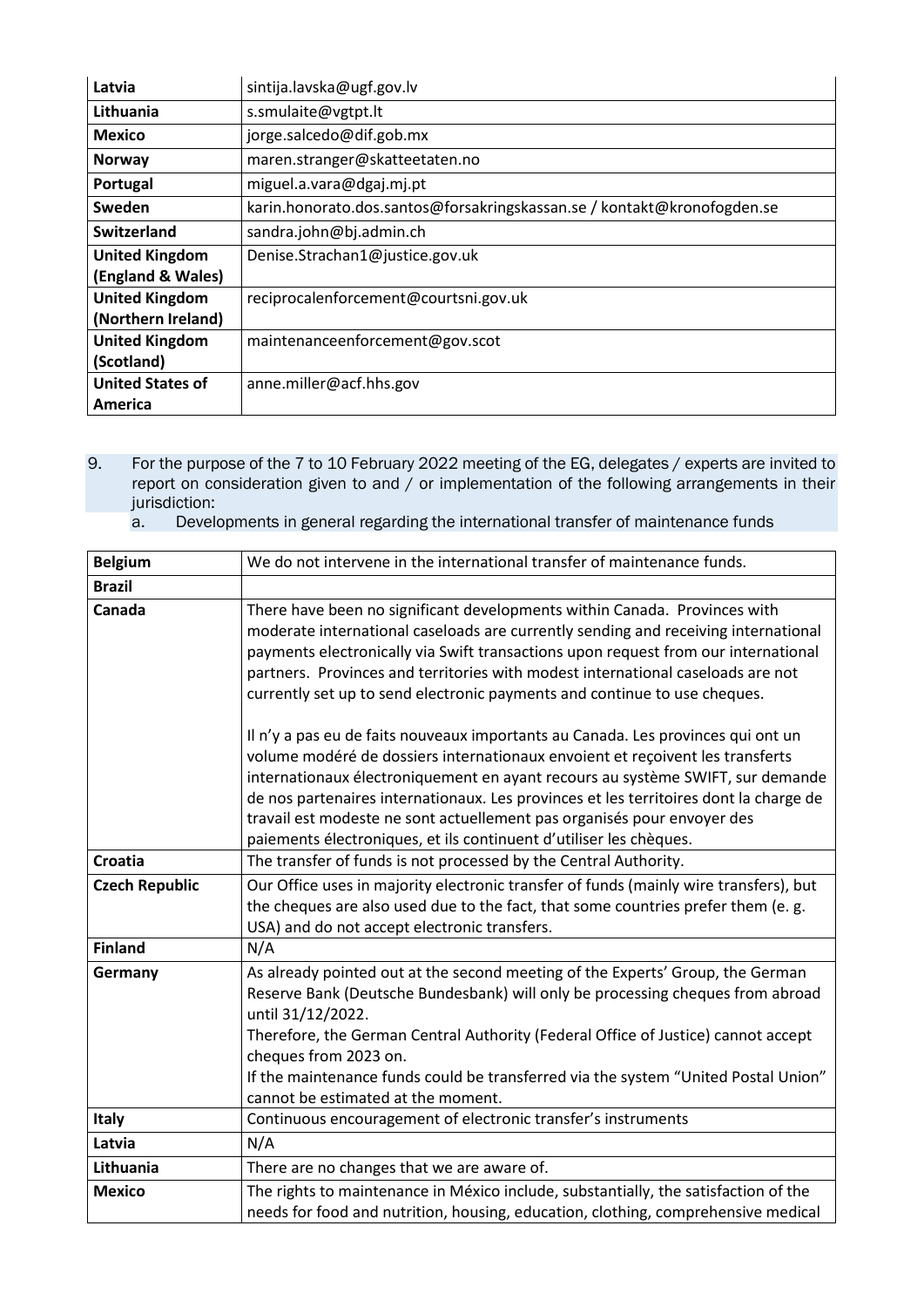|                                     | and preventive psychological health care, medical assistance and recreation. The<br>federal laws and the laws of the federal entities will have to provide for the<br>necessary procedures and legal counselling as well as for support measures to<br>ensure compliance with the duty to ensure the rights to maintenance.                                                                                                                                                                                                                                                                                                                                                                                                                                                                                                                                                                            |
|-------------------------------------|--------------------------------------------------------------------------------------------------------------------------------------------------------------------------------------------------------------------------------------------------------------------------------------------------------------------------------------------------------------------------------------------------------------------------------------------------------------------------------------------------------------------------------------------------------------------------------------------------------------------------------------------------------------------------------------------------------------------------------------------------------------------------------------------------------------------------------------------------------------------------------------------------------|
|                                     | In Mexico there is a lack of regulation regarding the international transfer of<br>maintenance funds.                                                                                                                                                                                                                                                                                                                                                                                                                                                                                                                                                                                                                                                                                                                                                                                                  |
| <b>Norway</b>                       | There have been no big developments, but we are still working on eliminating<br>checks, and on moving on to standard XML - ISO 20022 files.                                                                                                                                                                                                                                                                                                                                                                                                                                                                                                                                                                                                                                                                                                                                                            |
| Portugal                            | The Central Authority in Portugal doesn't handle the payments. It is up to the<br>Portuguese courts to transfer the amounts directly to the creditors. Whenever<br>possible, the transfer is done electronically, without the use of cheques.                                                                                                                                                                                                                                                                                                                                                                                                                                                                                                                                                                                                                                                          |
| Sweden                              | Due to a change in the domestic enforcement code, it is now possible to apply for<br>execution by e-mail. This is if you apply directly to the enforcement agency. It is no<br>longer required that an application for execution is signed by the applicant or that<br>the enforceable title (judgement/decision) is certified.<br>The central authority with the Swedish enforcement agency has created an informal<br>network to better understand the processes at each agency and to improve<br>information to other states regarding the enforcement and payment processes in<br>Sweden.                                                                                                                                                                                                                                                                                                          |
| <b>Switzerland</b>                  | The current processing of international maintenance cases based on the<br>conventions and agreements concluded by Switzerland is carried out in cooperation                                                                                                                                                                                                                                                                                                                                                                                                                                                                                                                                                                                                                                                                                                                                            |
|                                     | between the Central Authority at the federal level and the competent authorities in<br>the cantons. In most cases, incoming and outgoing payments are made directly via<br>the cantonal or local authorities and the parties concerned (and based on the<br>respective terms and conditions of the individual banking relationships). Only within<br>the framework of the transitional solutions with states which know cheque<br>payments (Australia, USA, certain Canadian provinces) incoming payments to<br>Switzerland are processed via the Central Authority. Therefore, the Central<br>Authority does not have comprehensive knowledge of all the solutions used by the<br>authorities in the cantons and in the individual cases.<br>The Central Authority has not made fundamental changes in the payment<br>processing last year. However, some of the proposals mentioned in the following |
|                                     | paragraphs are discussed or already implemented, at least in individual cases.                                                                                                                                                                                                                                                                                                                                                                                                                                                                                                                                                                                                                                                                                                                                                                                                                         |
| <b>United Kingdom</b>               | The Maintenance Payments Business Centre (MPBC) now receives electronically                                                                                                                                                                                                                                                                                                                                                                                                                                                                                                                                                                                                                                                                                                                                                                                                                            |
| (England & Wales)                   | monthly from New Zealand, Canada (British Columbia) and bundled payments<br>monthly from Australia.                                                                                                                                                                                                                                                                                                                                                                                                                                                                                                                                                                                                                                                                                                                                                                                                    |
| <b>United Kingdom</b>               | Creditors have been moved from cheque to electronic payment where this has                                                                                                                                                                                                                                                                                                                                                                                                                                                                                                                                                                                                                                                                                                                                                                                                                             |
| (Northern Ireland)                  | been requested.                                                                                                                                                                                                                                                                                                                                                                                                                                                                                                                                                                                                                                                                                                                                                                                                                                                                                        |
| <b>United Kingdom</b><br>(Scotland) | No developments. The Scottish Central Authority does not transfer payments                                                                                                                                                                                                                                                                                                                                                                                                                                                                                                                                                                                                                                                                                                                                                                                                                             |
| <b>United States of</b>             | The U.S. has made significant progress in its work to address this issue. We are                                                                                                                                                                                                                                                                                                                                                                                                                                                                                                                                                                                                                                                                                                                                                                                                                       |
| <b>America</b>                      | planning a new integrated federal service (International Child Support Payment                                                                                                                                                                                                                                                                                                                                                                                                                                                                                                                                                                                                                                                                                                                                                                                                                         |
|                                     | Service (ICSPS)) to manage international payments. We worked closely with a                                                                                                                                                                                                                                                                                                                                                                                                                                                                                                                                                                                                                                                                                                                                                                                                                            |
|                                     | number of federal agencies to design the service to meet all federal banking and                                                                                                                                                                                                                                                                                                                                                                                                                                                                                                                                                                                                                                                                                                                                                                                                                       |
|                                     | security regulations. The integrated service will leverage existing federal programs                                                                                                                                                                                                                                                                                                                                                                                                                                                                                                                                                                                                                                                                                                                                                                                                                   |
|                                     | for the international transmission of payments through the Department of                                                                                                                                                                                                                                                                                                                                                                                                                                                                                                                                                                                                                                                                                                                                                                                                                               |
|                                     | Treasury's International Payment Service (ITS). ITS is able to transmit payments to<br>foreign authorities in any country, and their services are provided cost-free to                                                                                                                                                                                                                                                                                                                                                                                                                                                                                                                                                                                                                                                                                                                                |
|                                     | federal agencies. We have set up dedicated bank accounts through the Department                                                                                                                                                                                                                                                                                                                                                                                                                                                                                                                                                                                                                                                                                                                                                                                                                        |
|                                     | of Treasury to handle all international child support funds.                                                                                                                                                                                                                                                                                                                                                                                                                                                                                                                                                                                                                                                                                                                                                                                                                                           |
|                                     | Unfortunately, our recent solicitation was not successful, and we are now                                                                                                                                                                                                                                                                                                                                                                                                                                                                                                                                                                                                                                                                                                                                                                                                                              |
|                                     | evaluating other options for delivering a centralized international payment                                                                                                                                                                                                                                                                                                                                                                                                                                                                                                                                                                                                                                                                                                                                                                                                                            |
|                                     | processing solution to manage outgoing international payments for all U.S. states.                                                                                                                                                                                                                                                                                                                                                                                                                                                                                                                                                                                                                                                                                                                                                                                                                     |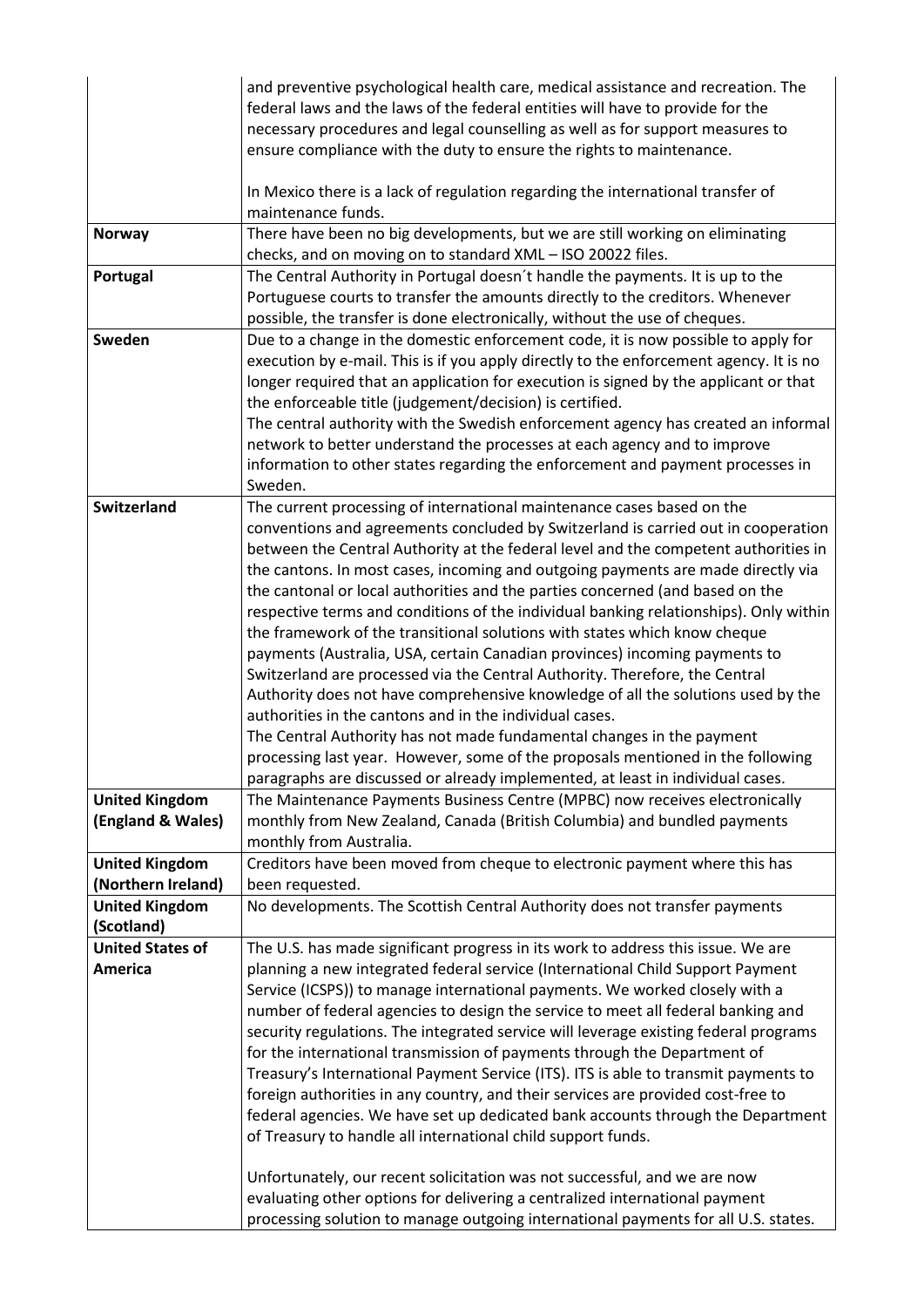The complexity of international banking regulations, foreign partner and state requirements, and the necessity of finding a cost-effective solution for a very small caseload present significant challenges for us, but this initiative continues to be a priority for OCSE while we are working hard to find a solution.

### b. Elimination of the use of cheques (see C&R 2019 No 1; aide-mémoire 2021, paras 11-14) Not being considered.

Croatia, Mexico, United Kingdom (Northern Ireland), United Kingdom (Scotland)

#### Please explain:

| Croatia               | The electronic payment is used where this has been requested.                       |
|-----------------------|-------------------------------------------------------------------------------------|
|                       | Whenever possible, the transfer is done electronically, without the use of cheques. |
| <b>Mexico</b>         | Nowadays the use of cheques is the way to maintenance funds                         |
| <b>United Kingdom</b> | The elimination of cheques is currently not being considered at this time. There is |
| (Northern Ireland)    | still a demand from our creditors to have the option to be paid via cheque.         |
|                       | Particularly in instances where the creditors do not have bank accounts and instead |
|                       | lodge their cheques to a Savings Account. (e.g. Post Office Account). Northern      |
|                       | Ireland Central Authority are unable to pay directly into a Savings Account by way  |
|                       | of electronic payment, so the option for creditors to receive payment via cheque in |
|                       | these instances is still required.                                                  |
|                       | Where creditors do request to be paid via electronic payment, this method of        |
|                       | payment is being facilitated by the Northern Ireland Central Authority.             |
| <b>United Kingdom</b> | The Scottish central authority does not process payments.                           |
| (Scotland)            |                                                                                     |

### Is being considered.

Czech Republic, Germany, Norway, Sweden, United States of America

| <b>Czech Republic</b> | Our Office prefers to transfer the maintenance funds to the bank account and in<br>majority does so. However, there are some Members, which still prefers cheques,<br>so our Office use them as well.                                                                                                                                                                                                                                                                                                                                                      |
|-----------------------|------------------------------------------------------------------------------------------------------------------------------------------------------------------------------------------------------------------------------------------------------------------------------------------------------------------------------------------------------------------------------------------------------------------------------------------------------------------------------------------------------------------------------------------------------------|
| Germany               | The only countries cheques are still used with are Canada, South Africa, Australia,<br>New Zealand and the USA. However, the US States Virginia, California and Ohio<br>mostly make use of electronic transfers.                                                                                                                                                                                                                                                                                                                                           |
|                       | Following up on the discussions at the first meeting of the Experts' Group, Germany<br>and the Canadian Province of Ontario entered into a first test of electronic<br>payments. On 27/01/2020 the German CA received a test transfer made by Ontario<br>in the amount of 1 CAD converted into the amount of 0.68 EUR. Obviously, no<br>major bank fees (transfer and currency conversion) were deducted. Due to other<br>priorities during the pandemic, the testing period has been interrupted. Germany<br>would like to continue testing with Ontario. |
|                       | Following up on the discussions at the second meeting of the Experts' Group,<br>Germany and USA considered solutions for the elimination of cheques. While<br>considering a federal solution in the long-term, OCSE recently encouraged US States<br>to send child support payments by wire (SWIFT). The German CA is now in close<br>contact with the US States Pennsylvania and Georgia in order to prepare first tests.<br>However, other US States have stated that they are not able to send child support<br>payments without the federal solution.  |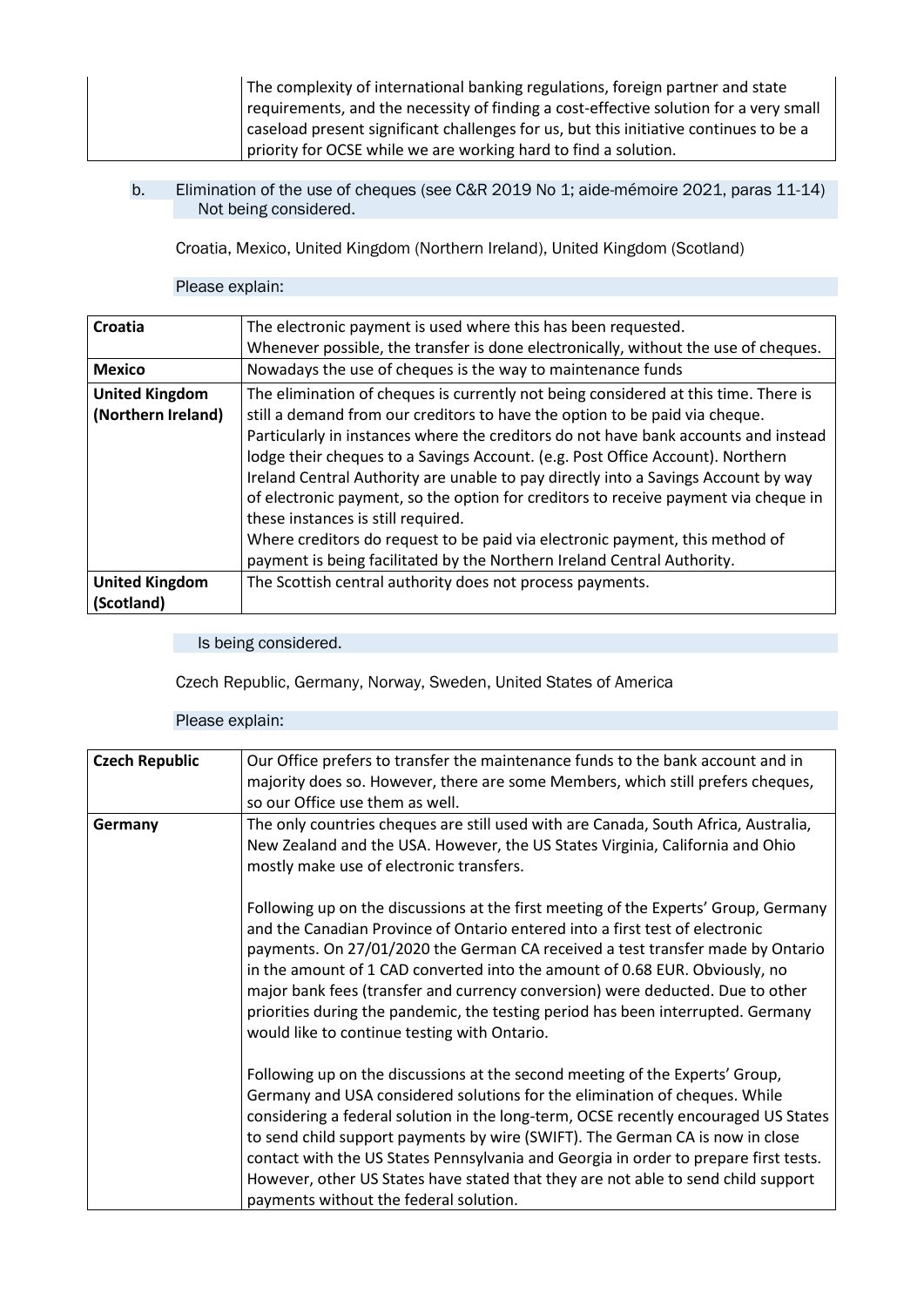|                         | Therefore, Germany would prefer a solution on the federal level.                       |
|-------------------------|----------------------------------------------------------------------------------------|
|                         | With all other countries Germany uses exclusively electronic payment systems.          |
| <b>Norway</b>           | We are still working on this, and we are no longer receiving checks from the UK,       |
|                         | New Zealand, Sweden, Alberta, or British Columbia. We are still receiving some         |
|                         | checks from 3 US states and Ontario (as well as checks sent to our US Lockbox, but     |
|                         | these are transferred to our Norwegian bank account from the US). For outgoing         |
|                         | payments, we are only sending checks to the US, and only in some cases.                |
| Sweden                  | Ongoing discussions with our main bank regarding solutions on how to eliminate or      |
|                         | minimize the use of cheques.                                                           |
| <b>United States of</b> | Please see the information above. We are very grateful to our foreign child support    |
| America                 | partners for their willingness to continue to take checks from the U.S., while         |
|                         | implementation of our new service is underway. Most states do not have available       |
|                         | electronic alternatives to checks. The goal of our new federal service is to eliminate |
|                         | the use of checks.                                                                     |

Belgium, Brazil, Canada, Finland, Italy, Latvia, Lithuania, Portugal, Switzerland, United Kingdom (England and Wales)

| <b>Belgium</b> | We do not use cheques in Belgium anymore.                                                                                                                                                                                                                                                                                                                                                                                                                                                                                                                                                                                                                                                                                                |
|----------------|------------------------------------------------------------------------------------------------------------------------------------------------------------------------------------------------------------------------------------------------------------------------------------------------------------------------------------------------------------------------------------------------------------------------------------------------------------------------------------------------------------------------------------------------------------------------------------------------------------------------------------------------------------------------------------------------------------------------------------------|
| <b>Brazil</b>  | The use of cheques is not common at all in incoming requests, as payments<br>originated from Brazil are usually made by electronic transfers. Although a few<br>cheques have been received at our central authority in response to outgoing cases,<br>they had to be sent back, as the central authority cannot intermediate payments. In<br>some cases, the only solution was to have the cheques sent directly from the<br>requested central authority to the applicant in Brazil. Overall, in Brazil, cheques are<br>not used for transactions and it is highly uncommon to receive them by post, which<br>would most certainly indicate that they came from abroad. Most of the local<br>financial transactions are also electronic. |
| Canada         | Provinces and territories with small international caseloads are not actively<br>considering the elimination of cheques due to the cost and fees involved with<br>sending electronic payments internationally. Most have responded that<br>consideration would be given moving forward as their international caseloads<br>increase.<br>Provinces with moderate internationally caseloads are currently sending and/or<br>receiving international funds via Swift transactions upon request from our<br>international partners.                                                                                                                                                                                                          |
|                | Les provinces et les territoires dont le volume de dossiers internationaux est faible<br>n'envisagent pas activement l'élimination des chèques, en raison du coût et des<br>frais liés à l'acheminement international de paiements électroniques. La plupart de<br>ces provinces et territoires ont répondu qu'ils envisageraient l'élimination des<br>chèques dans l'avenir si leur volume de dossiers augmentait.<br>À l'heure actuelle, les provinces et les territoires dont le volume de dossiers<br>internationaux est modéré envoient et reçoivent les transferts internationaux en<br>ayant recours au système SWIFT, sur demande de nos partenaires internationaux.                                                             |
| <b>Finland</b> |                                                                                                                                                                                                                                                                                                                                                                                                                                                                                                                                                                                                                                                                                                                                          |
| Italy          | Deterring use of cheques, that indeed appears extremely rare. Italian CA invites in<br>each proceeding both creditors and debtors to use electronic transfer's<br>instruments, specifying the reasons of the request.                                                                                                                                                                                                                                                                                                                                                                                                                                                                                                                    |
| Latvia         | Latvia does not use or accept cheques as a mean for maintenance payments as it is<br>not possible to cash them (this service is not available in Latvia).                                                                                                                                                                                                                                                                                                                                                                                                                                                                                                                                                                                |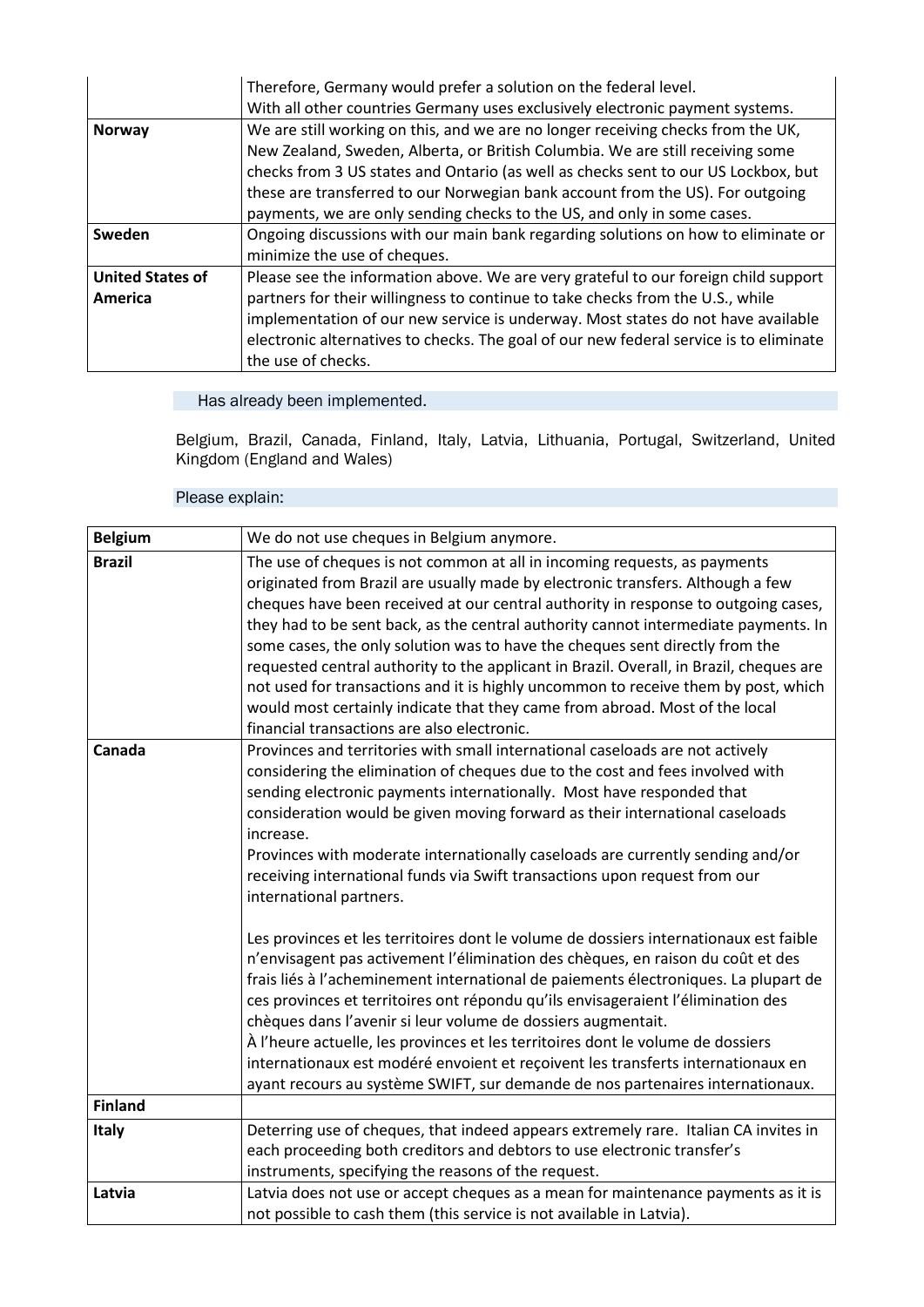| Lithuania             | The check-cashing procedure in Lithuanian banks is not available.                 |
|-----------------------|-----------------------------------------------------------------------------------|
| Portugal              | Portuguese courts transfer the funds electronically to the creditors, whenever    |
|                       | possible.                                                                         |
| Switzerland           | However, interim solutions are still in place because of cheque payments from the |
|                       | USA and certain Canadian provinces.                                               |
| <b>United Kingdom</b> | Canada's British Columbia wish to continue to receive cheques as we cannot send   |
| (England and          | bulk payments due to the way our banking systems are set up. Receiving electronic |
| Wales)                | payments individually would be very expensive.                                    |
|                       | Electronic payments are something Ontario are working on but unable to provide a  |
|                       | timeframe, so until then we can only send cheques.                                |
|                       | However, Australia now sends bundled bulk payments electronically with a          |
|                       | remittance.                                                                       |
|                       | New Zealand payments are by electronic transfer individually.                     |
|                       | We no longer send cheques to Norway and make payments electronically.             |
|                       | British Columbia sends electronic payments individually.                          |

c. Solutions with regard to increased transparency and cost reduction of transfers and currency conversion (see C&R 2019 Nos 2 and 10; aide-mémoire 2021, paras 24-25) Not being considered.

Belgium, Brazil, Croatia, Finland, Lithuania, Portugal, United Kingdom (England and Wales), United Kingdom (Northern Ireland), United Kingdom (Scotland)

| <b>Belgium</b>        | We do not intervene in the international transfer of maintenance funds                |
|-----------------------|---------------------------------------------------------------------------------------|
| <b>Brazil</b>         | Initial contacts were made with the major State-owned bank in Brazil, Banco do        |
|                       | Brasil S.A., also one of the largest local commercial banks and with several branches |
|                       | abroad. These contacts did not go very far. Recent changes in the management of       |
|                       | the Central Authority indicate the need to bring the subject to the attention of the  |
|                       | new Director for his or her appreciation. The fact that the Central Authority is not  |
|                       | directly involved in payments makes it difficult to find a starting point for these   |
|                       | measures.                                                                             |
| <b>Croatia</b>        | The Central Authority is not directly involved in payments and has no contract with   |
|                       | banks.                                                                                |
| <b>Finland</b>        |                                                                                       |
| Lithuania             | The State-guaranteed Legal Aid Service is not directly involved in the money          |
|                       | conversion and transfer process.                                                      |
| Portugal              | Our courts are responsible to transfer the funds.                                     |
| <b>United Kingdom</b> | Transfer of payments going out are charged to Her Majesty's Courts and Tribunals      |
| (England and          | Service (HMCTS)/Ministry of Justice (MoJ); however, the recipient's bank may levy a   |
| Wales)                | charge when payment is received.                                                      |
|                       | Cheques we receive in are sent for conversion for which HMCTS/MoJ bears the           |
|                       | cost. The bank we work with uses the Bank of England exchange rate for the day        |
| <b>United Kingdom</b> | Northern Ireland Central Authority will seek the amount requested in a Notice of      |
| (Northern Ireland)    | Registration. This would not take into account currency conversion. There will be     |
|                       | fluctuation in amounts actually paid to the creditor due to currency conversion. We   |
|                       | do not charge a fee to any creditors for any currency conversion that may be          |
|                       | required.                                                                             |
| <b>United Kingdom</b> | The Scottish central authority is not involved in the process of currency conversion  |
| (Scotland)            | or transfer of payments. It is understood that the solicitor assigned to the case     |
|                       | applies to the bank for a currency conversion certificate                             |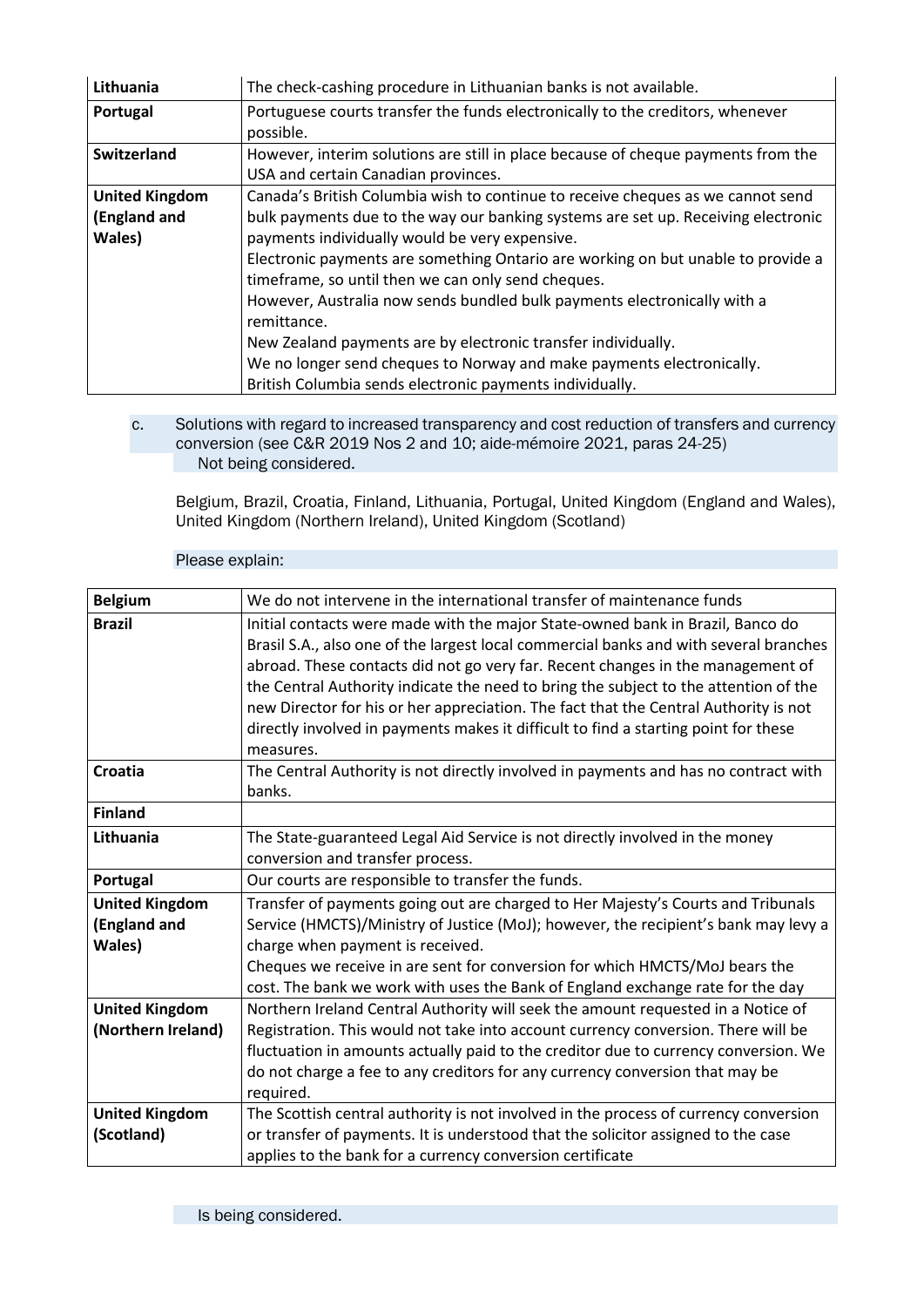Canada, Czech Republic, Germany, Italy, Mexico, Norway, Sweden, Switzerland, United States of America

| Canada                  | Most provinces that are sending Swift transactions are covering the costs charged<br>by their bank and are able to provide the currency conversion details of the Swift<br>Payment. Each province has negotiated their own banking arrangement with their<br>financial institution therefore costs are inconsistent throughout the country. Due<br>to lack of transparency with Swift transactions, intermediary banks may be used to<br>transfer funds. Costs associated with these banks are unknown at the time<br>payments are sent and are not covered by most provinces. One province has<br>indicated that they will cover all costs, others have indicated they would consider<br>covering the costs if they are known in advance.                                                                                                            |
|-------------------------|-------------------------------------------------------------------------------------------------------------------------------------------------------------------------------------------------------------------------------------------------------------------------------------------------------------------------------------------------------------------------------------------------------------------------------------------------------------------------------------------------------------------------------------------------------------------------------------------------------------------------------------------------------------------------------------------------------------------------------------------------------------------------------------------------------------------------------------------------------|
|                         | La plupart des provinces qui envoient des télévirements SWIFT couvrent les frais<br>exigés par leur banque et sont en mesure de fournir les détails sur la conversion de<br>change relativement au télévirement SWIFT. Chaque province a négocié ses propres<br>modalités bancaires avec son institution financière, de sorte que les frais ne sont<br>pas les mêmes partout au pays. En raison du manque de transparence entourant les<br>télévirements SWIFT, des banques intermédiaires peuvent être utilisées pour virer<br>des fonds. Les frais facturés par ces banques ne sont pas connus au moment où les<br>paiements sont envoyés, et la plupart des provinces ne les couvrent pas. Une<br>province a mentionné couvrir tous les frais, et d'autres ont souligné qu'elles<br>envisageraient de le faire si ceux-ci étaient connus d'avance. |
| <b>Czech Republic</b>   | Our Office as the state authority is obliged to comply with the national legal<br>framework, also in order to ensure the transparency. We look into possibilities of<br>having bank accounts with such terms, that the bank fees and exchange rates have<br>a minimum negative impact on creditors. At the moment, our Office has the bank<br>account at the private bank, so its exchange rates (and not the central national<br>bank rates) are applied.                                                                                                                                                                                                                                                                                                                                                                                            |
| Germany                 | Regarding electronic payments with Virginia, California, Ohio and Ontario,<br>apparently no major costs (around 1%) arise as far as the German CA can compare<br>the sent and the received amounts. Currently, the exchange rate used for the<br>currency conversion of the amount transferred is not transmitted to the German<br>CA. This is only possible for the Federal Treasury ("Bundeskasse", the holder of the<br>bank account of the German CA). It could not be clarified so far whether it can also<br>be given the opportunity to see the exchange rate used for currency conversion.                                                                                                                                                                                                                                                    |
| Italy                   | The Italian Ministry of Justice aims to arrange a general agreement with the<br>national banks association on currency transfers and conversion costs                                                                                                                                                                                                                                                                                                                                                                                                                                                                                                                                                                                                                                                                                                 |
| <b>Mexico</b>           |                                                                                                                                                                                                                                                                                                                                                                                                                                                                                                                                                                                                                                                                                                                                                                                                                                                       |
| <b>Norway</b>           | This is part of the framework agreement our bank must have with the Norwegian<br>Government Agency for Financial Management (DFØ). They are now considering<br>implementing the use of Swift GPI tracker. This will improve the traceability of<br>payments, and thusly increase transparency. Transparency is an important part of<br>the framework agreement.                                                                                                                                                                                                                                                                                                                                                                                                                                                                                       |
| Sweden                  | Ongoing discussions with our main bank regarding solutions on how to decrease<br>currency conversion fees.                                                                                                                                                                                                                                                                                                                                                                                                                                                                                                                                                                                                                                                                                                                                            |
| Switzerland             | Some of the proposals are discussed or exist already in individual cases.                                                                                                                                                                                                                                                                                                                                                                                                                                                                                                                                                                                                                                                                                                                                                                             |
| <b>United States of</b> | Under our new service, no fees will be deducted from the payment. In addition,                                                                                                                                                                                                                                                                                                                                                                                                                                                                                                                                                                                                                                                                                                                                                                        |
| <b>America</b>          | because ITS transmits large volumes of payments each day, the exchange rate that<br>will be used to convert the payments before they are sent to other countries is very<br>favorable.                                                                                                                                                                                                                                                                                                                                                                                                                                                                                                                                                                                                                                                                |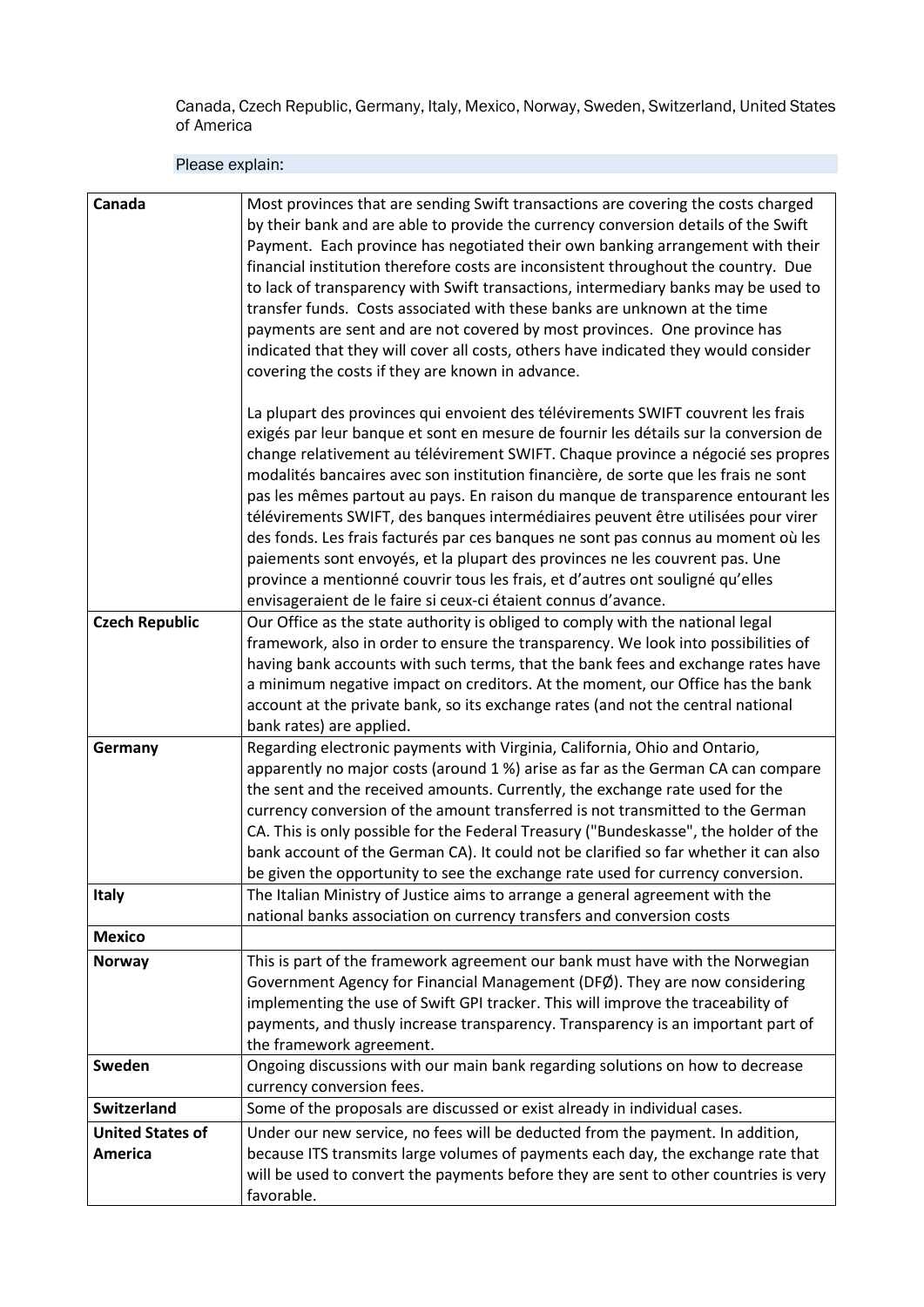Latvia

Please explain:

| Latvia | Central national bank rates are used across the board on the day of conversion if<br>the actual amount received by the creditor is unknown. Transaction costs are |
|--------|-------------------------------------------------------------------------------------------------------------------------------------------------------------------|
|        | covered by the debtor.                                                                                                                                            |

d. Solutions where creditors would not bear the costs related to the transfer of funds (see C&R 2019 No 2; aide-mémoire 2021, paras 26-29) Not being considered.

Belgium, Brazil, Croatia, Finland, Italy, Sweden, United Kingdom (Northern Ireland), United Kingdom (Scotland), United States of America

#### Please explain:

| <b>Belgium</b>          | We do not intervene in the international transfer of maintenance funds                |
|-------------------------|---------------------------------------------------------------------------------------|
| <b>Brazil</b>           | Initial contacts were made with the major State-owned bank in Brazil, Banco do        |
|                         | Brasil S.A., also one of the largest local commercial banks and with several branches |
|                         | abroad. These contacts did not go very far. Recent changes in the management of       |
|                         | the Central Authority indicate the need to bring the subject to the attention of the  |
|                         | new Director for his or her appreciation. The fact that the Central Authority is not  |
|                         | directly involved in payments makes it difficult to find a starting point for these   |
|                         | measures.                                                                             |
| Croatia                 | The transfer of funds is not processed by the Central Authority.                      |
| <b>Finland</b>          |                                                                                       |
| Italy                   | According to Italian law, these costs' burden is on the debtor; thus, each reduction  |
|                         | of the amounts transferred implies an incomplete payment.                             |
| Sweden                  | Enforcement agency: Our creditors will bear the costs in general but fees in relation |
|                         | to conversions of system files etc will be considered our cost.                       |
|                         | CA: If a debtor pays voluntarily, we encourage the him/her to take responsibility for |
|                         | the costs connected to transfer of funds, while the creditor has to take              |
|                         | responsibility for cost connected to the money received by his/her bank and costs     |
|                         | for paying out the funds.                                                             |
| <b>United Kingdom</b>   | Northern Ireland Central Authority do not charge creditors for transfer of funds      |
| (Northern Ireland)      | electronically. The creditor would not incur such costs.                              |
| <b>United Kingdom</b>   | The Scottish central authority is not involved in the transfer of maintenance         |
| (Scotland)              | payments.                                                                             |
| <b>United States of</b> | This is not necessary. Due to volume considerations, payments will initially be sent  |
| America                 | once per week to foreign authorities, but that can be changed as volumes increase.    |

Is being considered.

Canada, Mexico, Switzerland

| Canada | Most provinces that are sending Swift transactions are covering the costs charged     |
|--------|---------------------------------------------------------------------------------------|
|        | by their bank. Each province has negotiated their own banking arrangement with        |
|        | their financial institution, so costs are inconsistent throughout the country. Due to |
|        | lack of transparency with Swift transactions, intermediary banks may be used to       |
|        | transfer funds. Costs associated with these banks are unknown at the time             |
|        | payments are sent and are not covered by most provinces. One province has             |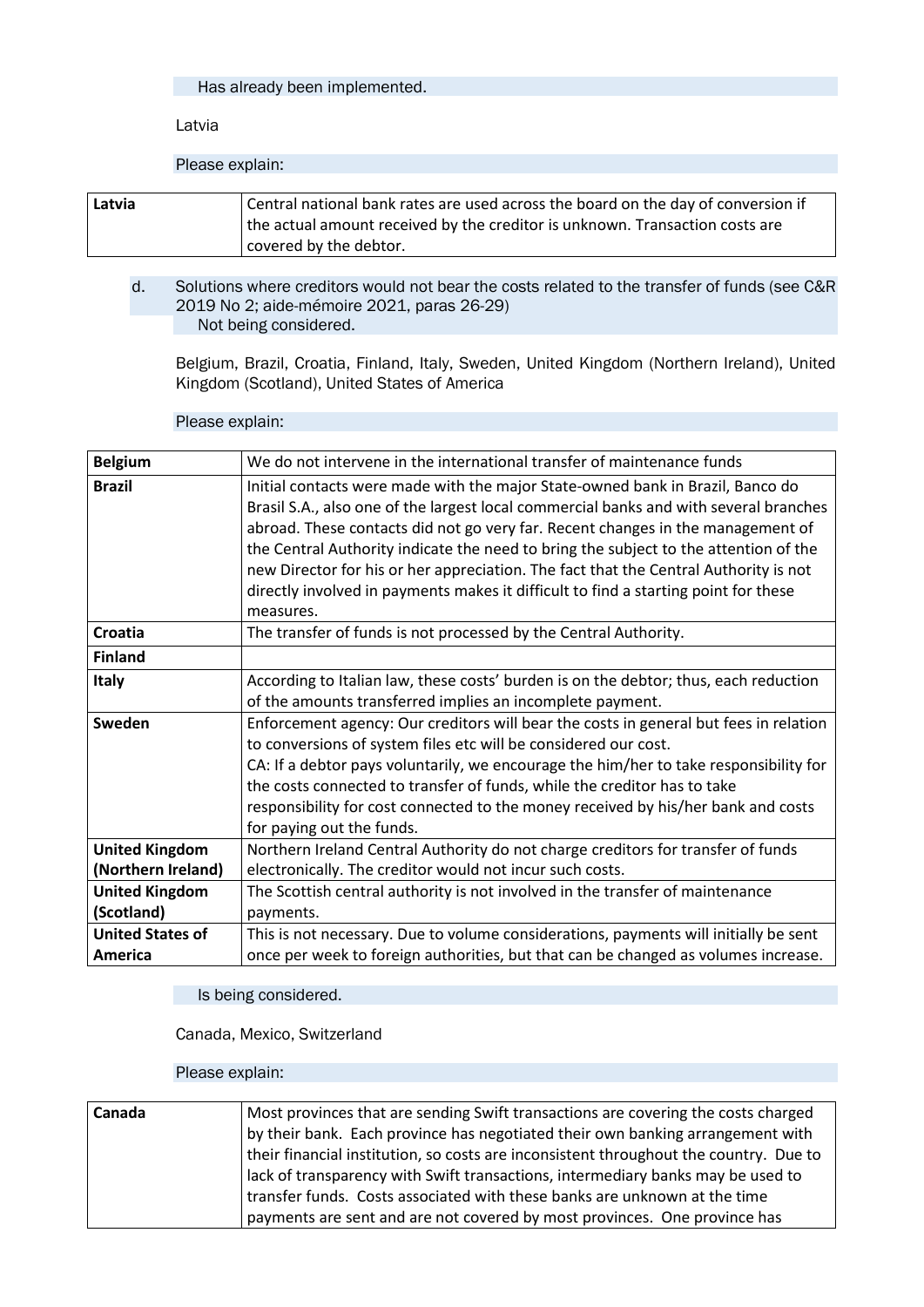|                    | indicated that they will cover all costs, others have indicated they would consider<br>covering the costs if they are known in advance.<br>La plupart des provinces qui envoient des télévirements SWIFT couvrent les frais<br>exigés par leur banque. Chaque province a négocié ses propres modalités bancaires<br>avec son institution financière, de sorte que les frais ne sont pas les mêmes partout<br>au pays. En raison du manque de transparence lié aux télévirements SWIFT, des<br>banques intermédiaires peuvent être utilisées pour virer les fonds. Les frais facturés<br>par ces banques ne sont pas connus au moment où les paiements sont envoyés, et<br>la plupart des provinces ne les couvrent pas. Une province a mentionné qu'elle<br>couvre tous les frais, et d'autres ont souligné qu'elles envisageraient de le faire si<br>ceux-ci étaient connus d'avance. |
|--------------------|----------------------------------------------------------------------------------------------------------------------------------------------------------------------------------------------------------------------------------------------------------------------------------------------------------------------------------------------------------------------------------------------------------------------------------------------------------------------------------------------------------------------------------------------------------------------------------------------------------------------------------------------------------------------------------------------------------------------------------------------------------------------------------------------------------------------------------------------------------------------------------------|
| <b>Mexico</b>      |                                                                                                                                                                                                                                                                                                                                                                                                                                                                                                                                                                                                                                                                                                                                                                                                                                                                                        |
| <b>Switzerland</b> | However, the Central Authority was not able to undertake further general<br>developments in this area last year.                                                                                                                                                                                                                                                                                                                                                                                                                                                                                                                                                                                                                                                                                                                                                                       |

Czech Republic, Germany, Latvia, Lithuania, Norway, Portugal, United Kingdom (England and Wales)

| <b>Czech Republic</b> | The clients of our Office do not bear any costs related to the transfer of the         |
|-----------------------|----------------------------------------------------------------------------------------|
|                       | maintenance funds.                                                                     |
|                       | Our Office bears/pays the bank fees from our budget.                                   |
| Germany               | Only partially. The German CA has an arrangement with the German Reserve Bank          |
|                       | respectively the Federal Treasury to cover own transfer fees (see question f.).        |
|                       | As regards third-party fees, the situation is as follows:                              |
|                       | Electronic payments                                                                    |
|                       | At present, the German CA is not aware of any fees being charged in Germany if         |
|                       | payments are forwarded to the recipients via the German CA (SEPA). The German          |
|                       | Reserve Bank does not charge own fees to the German CA for transfers (see              |
|                       | question e.).                                                                          |
|                       | It is not certain whether extra fees are charged in the case of payments made          |
|                       | directly to the creditor living in Germany (this may differ depending on the country   |
|                       | the payment was sent from and/or the banks involved).                                  |
|                       | Cheques                                                                                |
|                       | Incoming cheques are credited to the bank account of the German CA (held by the        |
|                       | Federal Treasury/Bundeskasse) for a fee of 2.00 EUR per check. Therefore, checks       |
|                       | should be at least 5.00 USD. This fee is paid by the recipient because it is deducted  |
|                       | by the bank from the amount transferred.                                               |
|                       | Outgoing cheques are issued on behalf of the German CA via the German Reserve          |
|                       | Bank (Bundesbank) by the latter's correspondence bank in the respective country.       |
|                       | The currency conversion is done by the German Reserve Bank/Bundesbank. The             |
|                       | transfer fees are paid by the recipient. In both cases, the fees are third-party fees. |
|                       | The German CA's house bank (German Reserve Bank/Deutsche Bundesbank) does              |
|                       | not charge own fees for transfers (see also question e.).                              |
| Latvia                | According to the national law (Civil Procedure Law) the debtor bears the costs         |
|                       | related to the execution of the court decision, including the costs related to the     |
|                       | transfer of funds.                                                                     |
| Lithuania             | The debtor is responsible for the cost of the transfer. The funds are transferred      |
|                       | directly to the creditor's account, and the State-guaranteed Legal Aid Service is not  |
|                       | involved in this process.                                                              |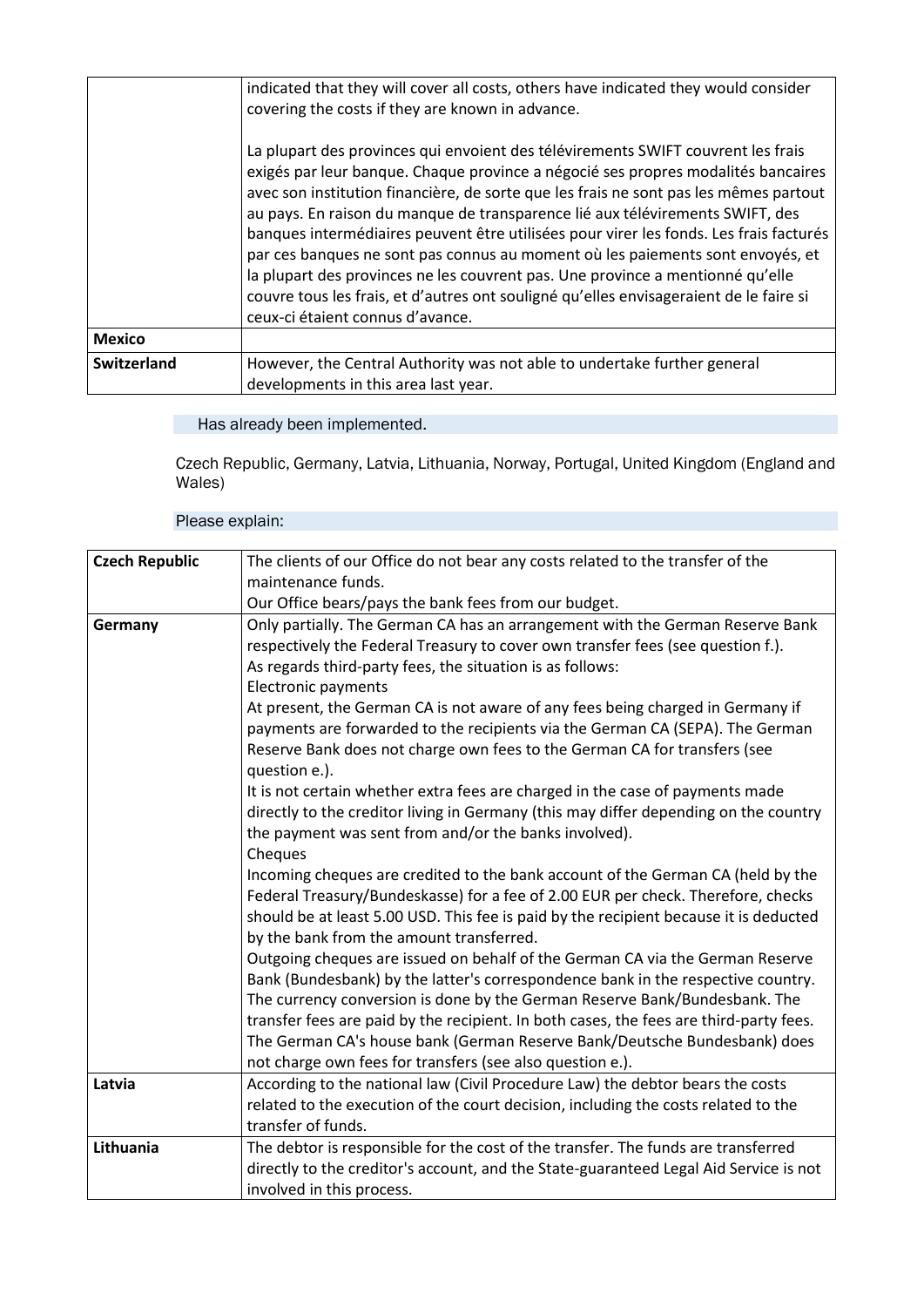| <b>Norway</b>         | We are responsible for the costs incurred by our bank in Norway. We have no<br>control over the potential costs in the creditor's bank abroad. |
|-----------------------|------------------------------------------------------------------------------------------------------------------------------------------------|
| Portugal              | There are no transfer costs to the creditor.                                                                                                   |
| <b>United Kingdom</b> | HMCTS/MoJ covers all charges for payments sent electronically.                                                                                 |
| (England and          | HMCTS/MoJ covers the cost of foreign cheques received which we send for                                                                        |
| Wales)                | conversion.                                                                                                                                    |

e. Requested Central Authority arrangements with their bank to cover transfer fees or other arrangements to that effect (see C&R 2019 No 3; aide-mémoire 2021, para. 32) Not being considered.

Belgium, Brazil, Croatia, Finland, Italy, Latvia, Lithuania, Portugal, Sweden, United Kingdom (England and Wales), United Kingdom (Northern Ireland), United Kingdom (Scotland)

| <b>Belgium</b>        | We do not intervene in the international transfer of maintenance funds                |
|-----------------------|---------------------------------------------------------------------------------------|
| <b>Brazil</b>         | The Central Authority is not directly involved in payments and, thus, does not have   |
|                       | a contract with a bank. Initial contacts were made with the major State-owned         |
|                       | bank in Brazil, Banco do Brasil S.A., also one of the largest local commercial banks  |
|                       | and with several branches abroad. These contacts did not go very far. Recent          |
|                       | changes in the management of the Central Authority indicate the need to bring the     |
|                       | subject to the attention of the new Director for his or her appreciation. The fact    |
|                       | that the Central Authority is not directly involved in payments makes it difficult to |
|                       | find a starting point for these measures.                                             |
| <b>Croatia</b>        | The Central Authority is not directly involved in payments.                           |
| <b>Finland</b>        |                                                                                       |
| Italy                 | Italian AC has no its own bank account.                                               |
| Latvia                | Central Authority is not directly involved with the transfer of maintenance           |
|                       | payments among the debtor and the creditor. The payments are made by the              |
|                       | debtor himself (bearing the costs of the transfer) or the bailiff. In the latter case |
|                       | there are no costs of the transfer except for the costs of the execution procedure    |
|                       | (related both to national and cross-border cases).                                    |
| Lithuania             | There are no arrangements.                                                            |
| Portugal              | Our courts are responsible to transfer the funds.                                     |
| Sweden                | The Swedish Enforcement Authority is part of a national agreement with the banks      |
|                       | via The Swedish National Debt Office (Riksgäldskontoret).                             |
|                       | In cases where CA in Sweden is the requested central authority a debtor either pays   |
|                       | voluntarily direct to the creditor (or to the account given in the application) or    |
|                       | through the Swedish enforcement authority. Therefore, the CA is not involved in       |
|                       | the transfer of money when acting as the requested CA.                                |
| <b>United Kingdom</b> | This is not being considered.                                                         |
| (England and          |                                                                                       |
| Wales)                |                                                                                       |
| <b>United Kingdom</b> | Northern Ireland Central Authority do not charge creditors for the transfer of funds  |
| (Northern Ireland)    | electronically.                                                                       |
| <b>United Kingdom</b> | The Scottish central authority does not communicate with banks as it does not         |
| (Scotland)            | process payments.                                                                     |

Please explain:

Is being considered.

Canada, Czech Republic, Mexico, Switzerland, United States of America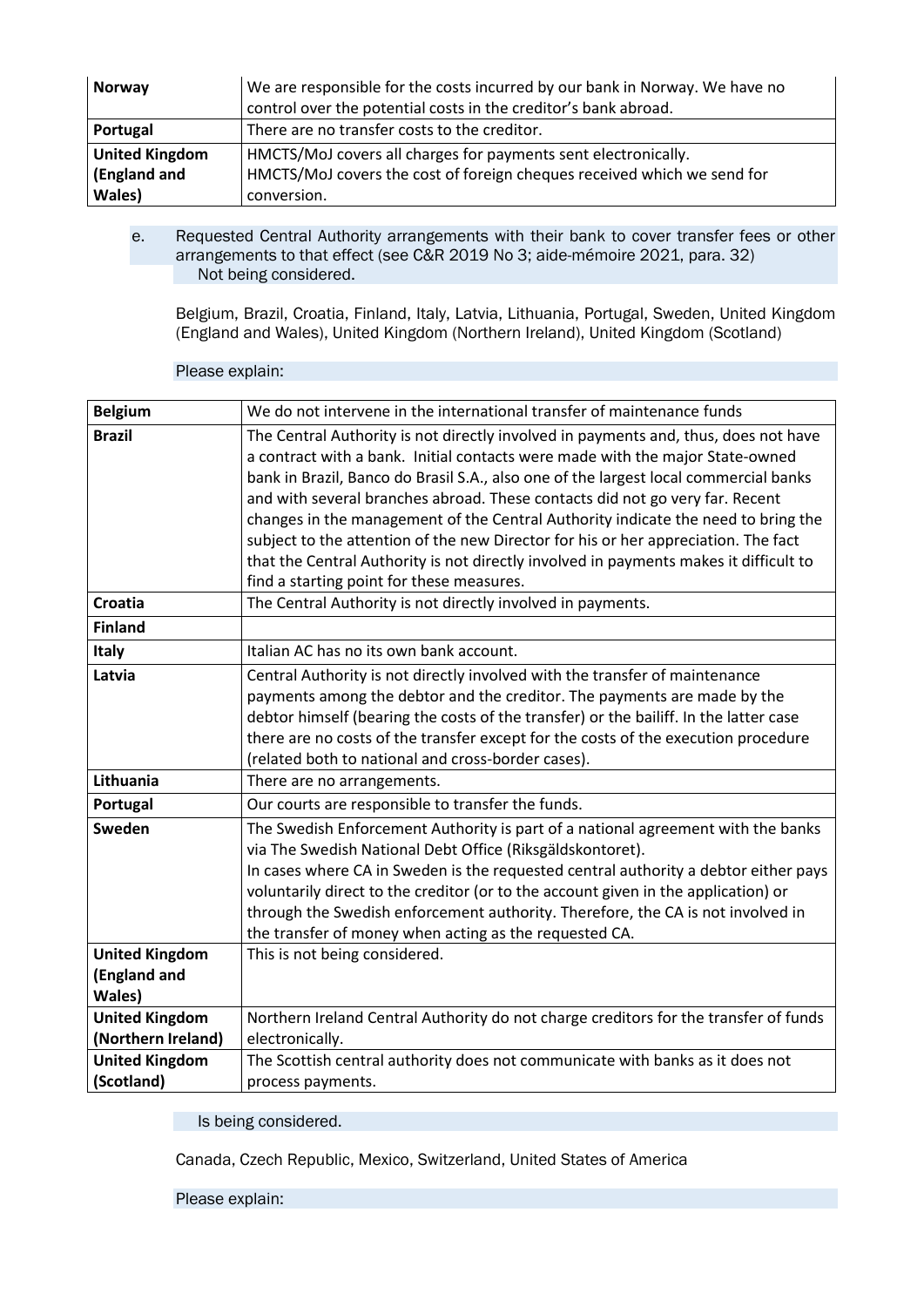| Canada                             | As Canada does not have a centralized banking system for child support payments,<br>each province and territory has negotiated their own banking agreements. Banks<br>do not currently cover the costs of Swift transfer fees, however, most provinces are<br>covering these costs.                                                               |
|------------------------------------|---------------------------------------------------------------------------------------------------------------------------------------------------------------------------------------------------------------------------------------------------------------------------------------------------------------------------------------------------|
|                                    | Étant donné que le Canada n'a pas de système bancaire centralisé pour les<br>paiements de pensions alimentaires pour enfants, chaque province et territoire a<br>négocié ses propres modalités bancaires. À l'heure actuelle, les banques ne<br>couvrent pas les frais de télévirement SWIFT. Cela dit, la plupart des provinces les<br>couvrent. |
| <b>Czech Republic</b>              | See answer to the question c.                                                                                                                                                                                                                                                                                                                     |
| <b>Mexico</b>                      |                                                                                                                                                                                                                                                                                                                                                   |
| Switzerland                        | However, the Central Authority was not able to undertake further general<br>developments in this area last year.                                                                                                                                                                                                                                  |
| <b>United States of</b><br>America | Our service will be integrated with the Department of Treasury. All costs are<br>covered by the federal government.                                                                                                                                                                                                                               |

### Germany, Norway

### Please explain:

| Germany | With regard to the fees of the German CA's house bank (German Reserve<br>Bank/Deutsche Bundesbank), such an arrangement already exists, whereby the<br>bank does not charge own fees for transfers. |
|---------|-----------------------------------------------------------------------------------------------------------------------------------------------------------------------------------------------------|
|         |                                                                                                                                                                                                     |
| Norway  | We cover all the costs incurred by the bank in Norway.                                                                                                                                              |

f. Requesting Central Authority providing confirmation to the requested Central Authority that the amounts received are the same as the amounts sent and, where applicable, information on the reasons for any difference (see C&R 2019 No 3; aide-mémoire 2021, paras 15-17 Not being considered.

Brazil, Croatia, Lithuania, Norway, Portugal, Sweden, United Kingdom (England and Wales), United Kingdom (Northern Ireland), United Kingdom (Scotland)

| <b>Brazil</b> | Initial contacts were made with the major State-owned bank in Brazil, Banco do<br>Brasil S.A., also one of the largest local commercial banks and with several branches<br>abroad. These contacts did not go very far. Recent changes in the management of<br>the Central Authority indicate the need to bring the subject to the attention of the<br>new Director for his or her appreciation. The fact that the Central Authority is not<br>directly involved in payments makes it difficult to find a starting point for these |
|---------------|-----------------------------------------------------------------------------------------------------------------------------------------------------------------------------------------------------------------------------------------------------------------------------------------------------------------------------------------------------------------------------------------------------------------------------------------------------------------------------------------------------------------------------------|
|               | measures.                                                                                                                                                                                                                                                                                                                                                                                                                                                                                                                         |
| Croatia       | The transfer of funds is not processed by the Central Authority.                                                                                                                                                                                                                                                                                                                                                                                                                                                                  |
| Lithuania     | All transfers are made directly to the creditor's account, and the State-guaranteed<br>Legal Aid Service is not directly involved in the process.                                                                                                                                                                                                                                                                                                                                                                                 |
| <b>Norway</b> | Even if we can identify the costs, it is not likely that we would be able to do<br>something about it.                                                                                                                                                                                                                                                                                                                                                                                                                            |
| Portugal      | The transfer of funds are not processed by the Portuguese Central authority.                                                                                                                                                                                                                                                                                                                                                                                                                                                      |
| Sweden        | Do not know if the banks are doing any reconciliation of the amounts<br>CA: We do not send any regular confirmation the requested CA that we have<br>received the amount paid. If arrears differ or if we have not received anything for a<br>year, we ask for information. In that check of what arrears do we have in our                                                                                                                                                                                                       |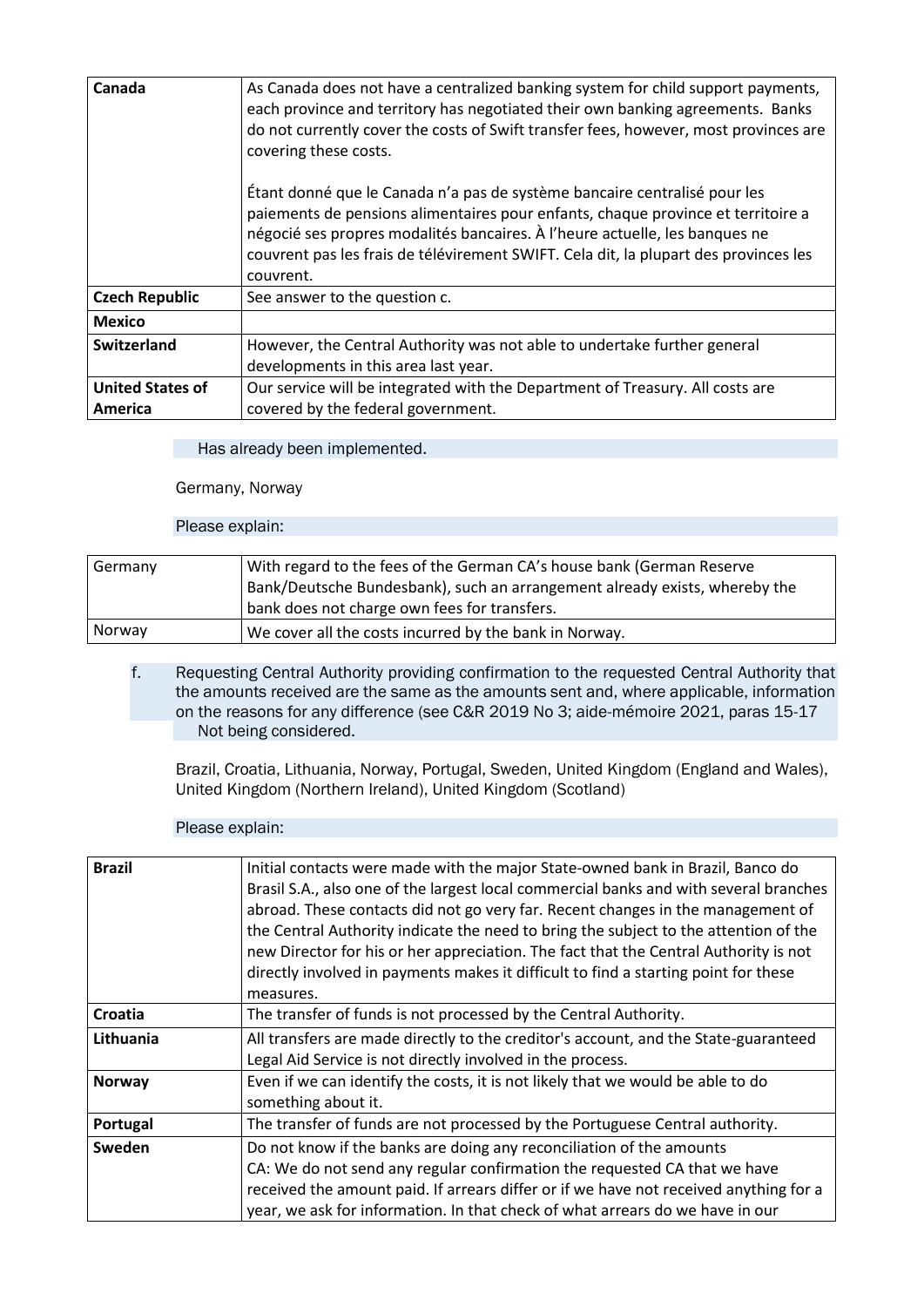|                       | system and what arrears do the enforcing agency in the requested state have it is<br>possible to find differences. |
|-----------------------|--------------------------------------------------------------------------------------------------------------------|
|                       | We do not receive any confirmations from other CAs either.                                                         |
| <b>United Kingdom</b> | MPBC only makes single payments and not bulk payments; we do not currently                                         |
| (England and          | send confirmation of amounts sent.                                                                                 |
| Wales)                |                                                                                                                    |
| <b>United Kingdom</b> | Northern Ireland Central Authority do not automatically advise reciprocating                                       |
| (Northern Ireland)    | Central Authorities of payments received and paid out. Northern Ireland has no                                     |
|                       | intention of implementing this practice.                                                                           |
| <b>United Kingdom</b> | The Scottish central authority does not send or receive payments. However, if the                                  |
| (Scotland)            | creditor informs us that they have received less than the amount they are due to                                   |
|                       | receive, we will contact the requested central authority to advise                                                 |

Is being considered.

Canada, Italy, Mexico, Switzerland, United States of America

### Please explain:

| Canada                  | Requested provinces have the ability to send payment information to the              |
|-------------------------|--------------------------------------------------------------------------------------|
|                         | Requesting Authority. Confirmation of receipt is not required by all provinces but   |
|                         | would be considered.                                                                 |
|                         | One province has implemented this practice, but requires a confirmation receipt      |
|                         | before sending additional payments.                                                  |
|                         | Les provinces requises ont la capacité d'envoyer l'information sur les paiements à   |
|                         | l'Autorité requérante. L'accusé de réception n'est pas exigé par toutes les          |
|                         | provinces, mais cela pourrait être envisagé.                                         |
|                         | Une province a adopté cette façon de faire, mais elle demande un accusé de           |
|                         | réception avant l'envoi de paiements supplémentaires.                                |
| Italy                   | Italian CA is not involved in payments. Therefore, the only information about it may |
|                         | come from the parties or others CCAA, who are invited to advise.                     |
| <b>Mexico</b>           |                                                                                      |
| <b>Switzerland</b>      | Exchange in this regard took place in individual cases.                              |
| <b>United States of</b> | The ICSPS contractor will be responsible for the secure transmission of case and     |
| America                 | payment details to the foreign authority.                                            |

Has already been implemented.

Belgium, Czech Republic, Finland, Germany, Latvia

| <b>Belgium</b>        | We do compare the table of arrears and amounts given/received with the other<br>Central Authority involved.                                                                                                                                                                                                                                                                                                                                                                                                                                        |
|-----------------------|----------------------------------------------------------------------------------------------------------------------------------------------------------------------------------------------------------------------------------------------------------------------------------------------------------------------------------------------------------------------------------------------------------------------------------------------------------------------------------------------------------------------------------------------------|
| <b>Czech Republic</b> | Usually, our Office confirms the receipt of the first payment in the file. Afterwards,<br>the current amount of debt and enforced due maintenance is regularly checked and<br>communicated with the requested Central Authority.<br>The difference between the amounts received and the amounts sent is in majority<br>of cases caused by the exchange rate and currency conversion.<br>If the maintenance is enforced through Central Authorities, it is preferable that the<br>enforced amount are sent through the Central Authorities as well. |
| <b>Finland</b>        |                                                                                                                                                                                                                                                                                                                                                                                                                                                                                                                                                    |
| Germany               | In cases where debtors make electronic payments to the bank account of the<br>German CA (held by the Federal Treasury/Bundeskasse) and the German CA                                                                                                                                                                                                                                                                                                                                                                                               |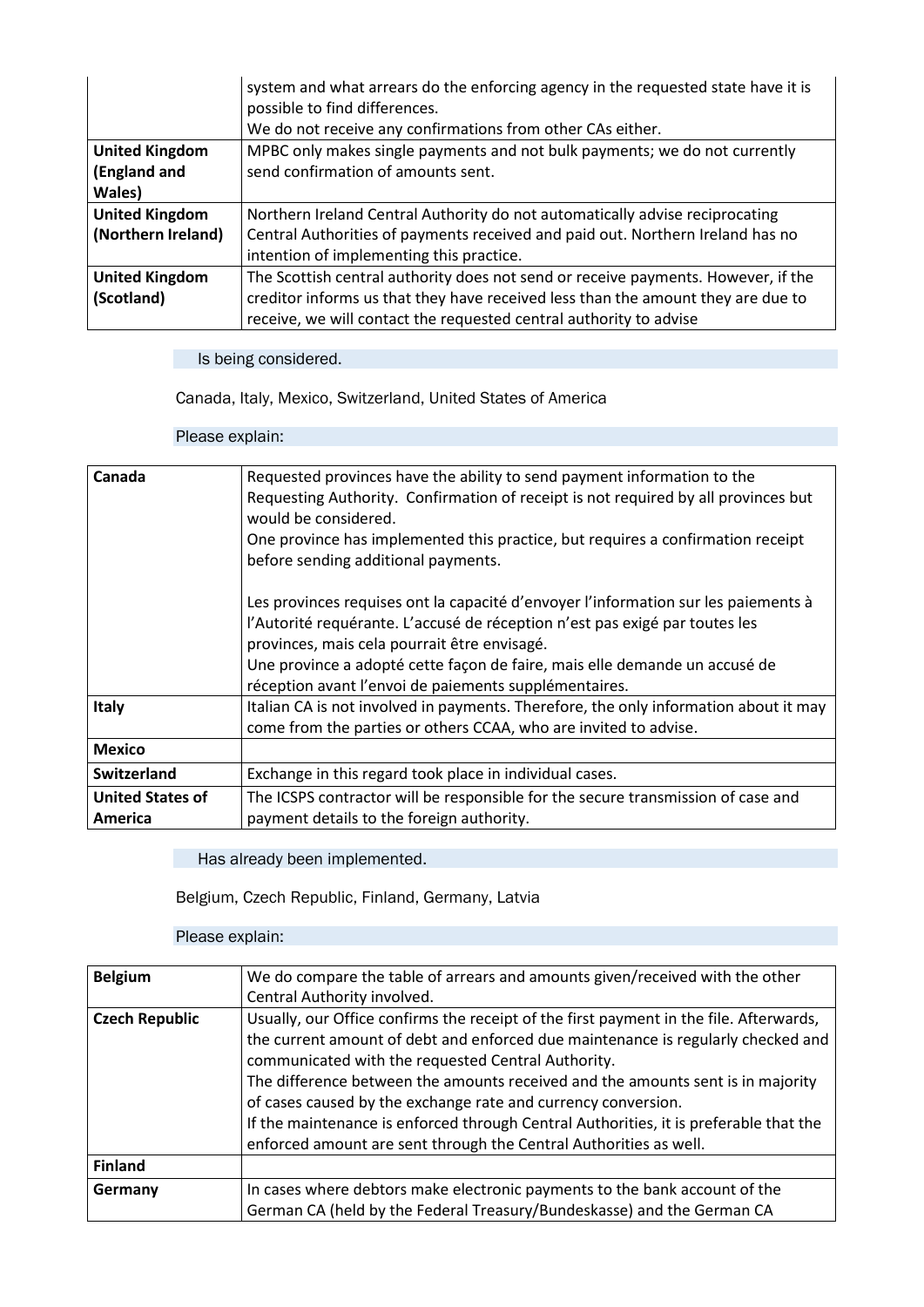|        | forwards the payments to the recipients abroad, the recipients are informed in<br>writing (by letter or email) of the first payment being made. In most cases, the<br>recipients are asked to confirm receipt of the first payment by letter or email upon<br>the transfer being made. Where recurring payments are in place, the caseworkers<br>of the German CA request confirmation of payments by letter or email from the<br>recipients every few months to ensure that these are in fact being received.<br>Furthermore, the recipients and the other CA are informed that the relevant date<br>for the currency conversion is the day the German CA receives the payment from<br>the debtor. Discrepancies are clarified with the other Central Authority and the<br>recipient. |
|--------|----------------------------------------------------------------------------------------------------------------------------------------------------------------------------------------------------------------------------------------------------------------------------------------------------------------------------------------------------------------------------------------------------------------------------------------------------------------------------------------------------------------------------------------------------------------------------------------------------------------------------------------------------------------------------------------------------------------------------------------------------------------------------------------|
| Latvia | Currently the confirmation can be provided in the form of the updated statement of<br>the arrears. If the requested Central Authority asks for the confirmation, the<br>creditor is requested to submit the newest information regarding the amount of the<br>payments received.                                                                                                                                                                                                                                                                                                                                                                                                                                                                                                       |

### g. Establishment of a centralised point (e.g., bank account, central bank) for international transfers dedicated to both incoming and outgoing transfer of funds (see C&R 2019 Nos 4 and 5; aide-mémoire 2021, paras 33-35) Not being considered.

Belgium, Brazil, Croatia, Finland, Italy, Latvia, Lithuania, Sweden, United Kingdom (England and Wales), United Kingdom (Northern Ireland), United Kingdom (Scotland)

| <b>Belgium</b> | We do not intervene in the international transfer of maintenance funds                                                                                                                                                                                                                                                                                                                                                                                                                                                                         |
|----------------|------------------------------------------------------------------------------------------------------------------------------------------------------------------------------------------------------------------------------------------------------------------------------------------------------------------------------------------------------------------------------------------------------------------------------------------------------------------------------------------------------------------------------------------------|
| <b>Brazil</b>  | Initial contacts were made with the major State-owned bank in Brazil, Banco do<br>Brasil S.A., also one of the largest local commercial banks and with several branches<br>abroad. These contacts did not go very far. Recent changes in the management of<br>the Central Authority indicate the need to bring the subject to the attention of the<br>new Director for his or her appreciation. The fact that the Central Authority is not<br>directly involved in payments makes it difficult to find a starting point for these<br>measures. |
| <b>Croatia</b> |                                                                                                                                                                                                                                                                                                                                                                                                                                                                                                                                                |
| <b>Finland</b> | The maintenance cases are handled by the Central Authority (Ministry of Justice)<br>and the Public Body. As the number of maintenance cases is quite low in Finland, it<br>has not been considered to centralize the transfers. Debtors residing in Finland pays<br>the creditor abroad either through the National Enforcement Authority or directly.<br>Payments from debtor abroad goes directly to the Public Body.                                                                                                                        |
| Italy          | Italian CA has no right neither possibility to collect money on behalf of the parties;<br>also, has no bank account, nor staff able to manage payments and order money<br>transfers.                                                                                                                                                                                                                                                                                                                                                           |
| Latvia         | In our experience with maintenance funds disbursed and recovered by the public<br>body, there will be situations when the debtor makes the payments to the creditor<br>directly (not through the centralised point). That could lead to even more<br>discrepancies and manual labor for balancing the arrears. Besides, establishment of<br>a centralised point would demand extra resources that might not be commensurate<br>with the gains.                                                                                                 |
| Lithuania      | The centralized point for international transfers is not established.                                                                                                                                                                                                                                                                                                                                                                                                                                                                          |
| Sweden         | For this to be a reality in Sweden, the Swedish central authority needs to<br>reorganize, and take a bigger responsibility when it comes to outgoing payments.<br>This would cost money to do and therefore it is not a priority at the moment.<br>Swedish Enforcement Authority have various bank accounts in different currencies                                                                                                                                                                                                            |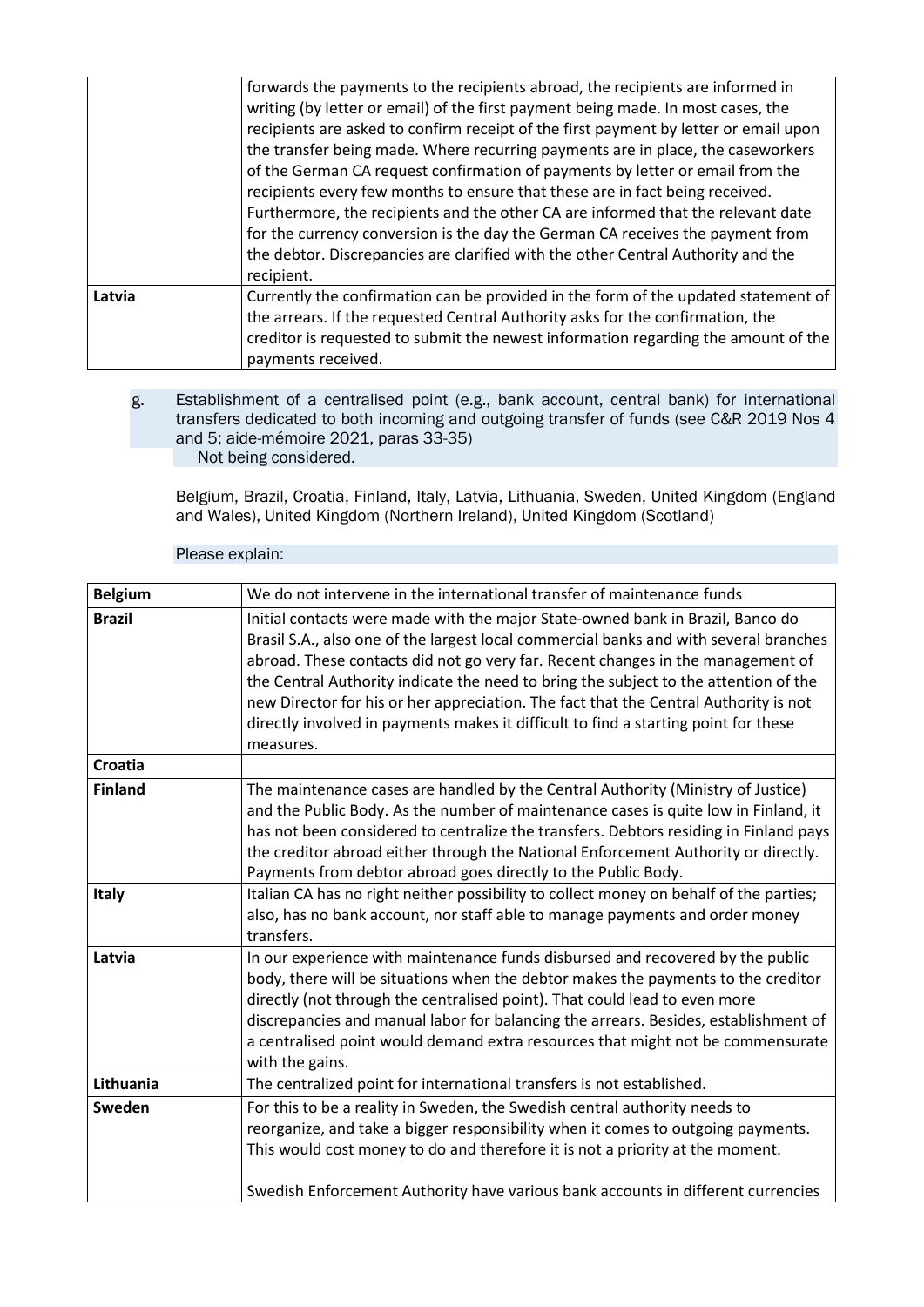|                       | and we have agreements with two main banks (one for outgoing payments and one<br>for incoming payments). |
|-----------------------|----------------------------------------------------------------------------------------------------------|
| <b>United Kingdom</b> | We do not intend to set up additional bank accounts for international transfers.                         |
| (England and          |                                                                                                          |
| Wales)                |                                                                                                          |
| <b>United Kingdom</b> | Northern Ireland Central Authority do not intend to set up any additional bank                           |
| (Northern Ireland)    | accounts solely for international transfers. A central account is already in operation                   |
|                       | dedicated to both incoming and outgoing transfer of funds for all international and                      |
|                       | non-international creditors.                                                                             |
| <b>United Kingdom</b> | The Scottish central authority does not handle incoming and outgoing payments.                           |
| (Scotland)            |                                                                                                          |

Is being considered.

Mexico, Portugal, Switzerland, United States of America

Please explain:

| <b>Mexico</b>           |                                                                                                                                                                                                                                                                                                                                                                                                                                                                                                                                                                                                                                                                                                                                                                                                                                                                                                                                                                                                                                                                                                                                                                                                                                                                                                                 |
|-------------------------|-----------------------------------------------------------------------------------------------------------------------------------------------------------------------------------------------------------------------------------------------------------------------------------------------------------------------------------------------------------------------------------------------------------------------------------------------------------------------------------------------------------------------------------------------------------------------------------------------------------------------------------------------------------------------------------------------------------------------------------------------------------------------------------------------------------------------------------------------------------------------------------------------------------------------------------------------------------------------------------------------------------------------------------------------------------------------------------------------------------------------------------------------------------------------------------------------------------------------------------------------------------------------------------------------------------------|
| Portugal                | This solution is being considered.                                                                                                                                                                                                                                                                                                                                                                                                                                                                                                                                                                                                                                                                                                                                                                                                                                                                                                                                                                                                                                                                                                                                                                                                                                                                              |
| <b>Switzerland</b>      | As stated in a., the current processing of international maintenance cases based on<br>the conventions and agreements concluded by Switzerland is carried out in<br>cooperation between the Central Authority at the federal level and the competent<br>authorities in the cantons. In most cases, incoming and outgoing payments are<br>made directly via the cantonal or local authorities and the parties concerned (and<br>based on the respective terms and conditions of the individual banking<br>relationships). Only within the framework of the transitional solutions with states<br>which know cheque payments (Australia, USA, certain Canadian provinces)<br>incoming payments to Switzerland are processed via the Central Authority. The<br>decentralised payment processing that already exists today is still preferred. A<br>(certain) centralisation of payment processing would only be an issue if a<br>(completely) centralized organisation with a Federal Central Authority were to be<br>created in the future (e.g. when Switzerland joins the Hague Convention of 23<br>November 2007 on the International Recovery of Child Support and Other Forms of<br>Family Maintenance). However, the future organisation of the processing of<br>maintenance cases has yet to be clarified. |
| <b>United States of</b> | This is being implemented. Please see the description of the ICSPS above.                                                                                                                                                                                                                                                                                                                                                                                                                                                                                                                                                                                                                                                                                                                                                                                                                                                                                                                                                                                                                                                                                                                                                                                                                                       |
| America                 |                                                                                                                                                                                                                                                                                                                                                                                                                                                                                                                                                                                                                                                                                                                                                                                                                                                                                                                                                                                                                                                                                                                                                                                                                                                                                                                 |

Has already been implemented.

Czech Republic, Germany, Norway

| <b>Czech Republic</b> | Our Office has several bank accounts kept in different currency which are          |
|-----------------------|------------------------------------------------------------------------------------|
|                       | designated solely for international transfers of maintenance funds                 |
| Germany               | Regarding electronic payments: Most of the payments to creditors in Germany are    |
|                       | made by electronic transfer. The majority of those electronic payments go straight |
|                       | to the creditor. A much smaller number of payments is made to the German CA        |
|                       | which then forwards the payment to the creditor.                                   |
|                       | Where electronic payments are made by the debtor to the German CA, the Federal     |
|                       | Treasury, holding the CA's banking account provides an electronical payment.       |
|                       | receipt. The electronically provided payment receipt is necessary for automatic    |
|                       | processing of the payment.                                                         |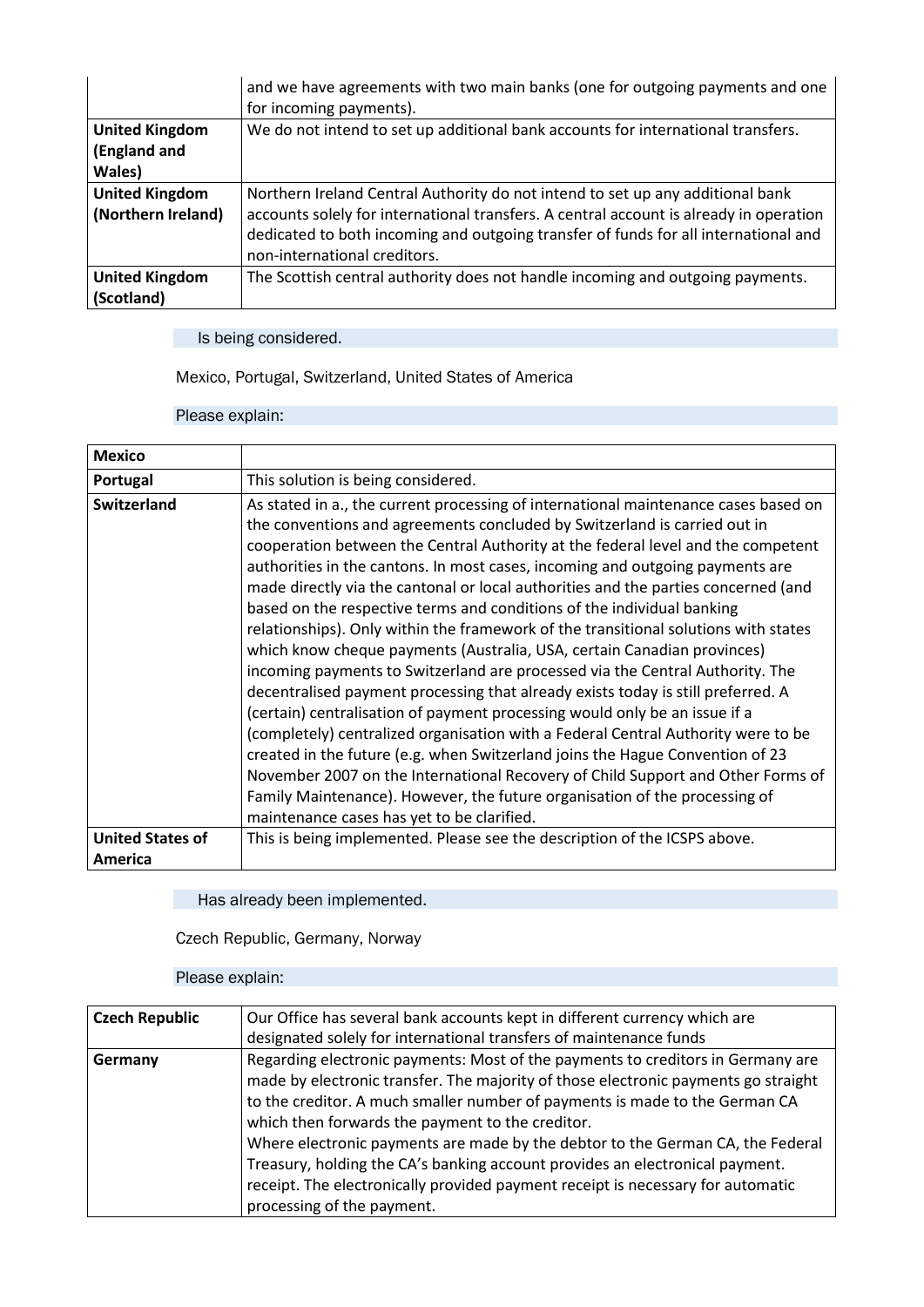|               | Regarding cheques: Incoming cheques are credited to the bank account of the<br>German CA (held by the Federal Treasury/Bundeskasse) until 31/12/2022.<br>Outgoing cheques are issued on behalf of the German CA via the German Reserve<br>Bank/Bundesbank by the latter's correspondence bank in the respective country. In<br>the USA this is JP Morgan Chase, New York Branch, in Canada it is the National Bank |
|---------------|--------------------------------------------------------------------------------------------------------------------------------------------------------------------------------------------------------------------------------------------------------------------------------------------------------------------------------------------------------------------------------------------------------------------|
|               | of Canada/Banque National du Canada.                                                                                                                                                                                                                                                                                                                                                                               |
| <b>Norway</b> | We already have this in place. We have one bank account for incoming payments,                                                                                                                                                                                                                                                                                                                                     |
|               | and one bank account for outgoing payments.                                                                                                                                                                                                                                                                                                                                                                        |

h. Provision of payment transfer services to any debtors transferring payments within the scope of the HCCH 2007 Child Support Convention (see C&R 2019 No 5; aide-mémoire 2021, para. 18)

Not being considered.

Belgium, Brazil, Croatia, Finland, Italy, Latvia, Lithuania, Portugal, Sweden, Switzerland, United Kingdom (England and Wales), United Kingdom (Scotland), United States of America

| <b>Belgium</b>                                  | We do not intervene in the international transfer of maintenance funds                                                                                                                                                                                                                                                                                                                                                                                                                                                                                                                                                                                                                                                                                                                                    |
|-------------------------------------------------|-----------------------------------------------------------------------------------------------------------------------------------------------------------------------------------------------------------------------------------------------------------------------------------------------------------------------------------------------------------------------------------------------------------------------------------------------------------------------------------------------------------------------------------------------------------------------------------------------------------------------------------------------------------------------------------------------------------------------------------------------------------------------------------------------------------|
| <b>Brazil</b>                                   | The Central Authority is not directly involved in payments and, thus, does not<br>provide such services either to creditors or to debtors. All services available at the<br>Central Authority are provided to both creditors and debtors, indistinctly. Initial<br>contacts were made with the major State-owned bank in Brazil, Banco do Brasil<br>S.A., also one of the largest local commercial banks and with several branches<br>abroad. These contacts did not go very far. Recent changes in the management of<br>the Central Authority indicate the need to bring the subject to the attention of the<br>new Director for his or her appreciation. The fact that the Central Authority is not<br>directly involved in payments makes it difficult to find a starting point for these<br>measures. |
| <b>Croatia</b>                                  |                                                                                                                                                                                                                                                                                                                                                                                                                                                                                                                                                                                                                                                                                                                                                                                                           |
| <b>Finland</b>                                  |                                                                                                                                                                                                                                                                                                                                                                                                                                                                                                                                                                                                                                                                                                                                                                                                           |
| <b>Italy</b>                                    | Voluntary or compulsory payments instruments are selected, respectively, by<br>debtors or Courts involved in enforcement procedures.                                                                                                                                                                                                                                                                                                                                                                                                                                                                                                                                                                                                                                                                      |
| Latvia                                          | Central Authority facilitates the collection and expeditious transfer of maintenance<br>payments by providing the necessary information regarding the payments to the<br>debtor. If the debtor is willing to pay voluntarily, it is doubtful that transfer services<br>provided by the Central Authority would be more efficient and cost-effective than<br>the tools available for the debtor right now. If the decision must be enforced, the<br>collection and the transfer is provided by the bailiff.                                                                                                                                                                                                                                                                                                |
| Lithuania                                       | There is no provision of payment transfer services by the State-guaranteed Legal<br>Aid Service.                                                                                                                                                                                                                                                                                                                                                                                                                                                                                                                                                                                                                                                                                                          |
| Portugal                                        |                                                                                                                                                                                                                                                                                                                                                                                                                                                                                                                                                                                                                                                                                                                                                                                                           |
| Sweden                                          | n/a                                                                                                                                                                                                                                                                                                                                                                                                                                                                                                                                                                                                                                                                                                                                                                                                       |
| <b>Switzerland</b>                              | This does not apply at the moment as Switzerland is not a member state of the<br>Hague Convention of 23 November 2007 on the International Recovery of Child<br>Support and Other Forms of Family Maintenance.                                                                                                                                                                                                                                                                                                                                                                                                                                                                                                                                                                                            |
| <b>United Kingdom</b><br>(England and<br>Wales) | Our systems work in GBP, any changes would require operational consultation.                                                                                                                                                                                                                                                                                                                                                                                                                                                                                                                                                                                                                                                                                                                              |
| <b>United Kingdom</b><br>(Scotland)             | The Scottish central authority is not involved in transferring payments. Payments<br>are made directly from the debtor to the creditor, as arranged by the solicitor<br>assigned to the case                                                                                                                                                                                                                                                                                                                                                                                                                                                                                                                                                                                                              |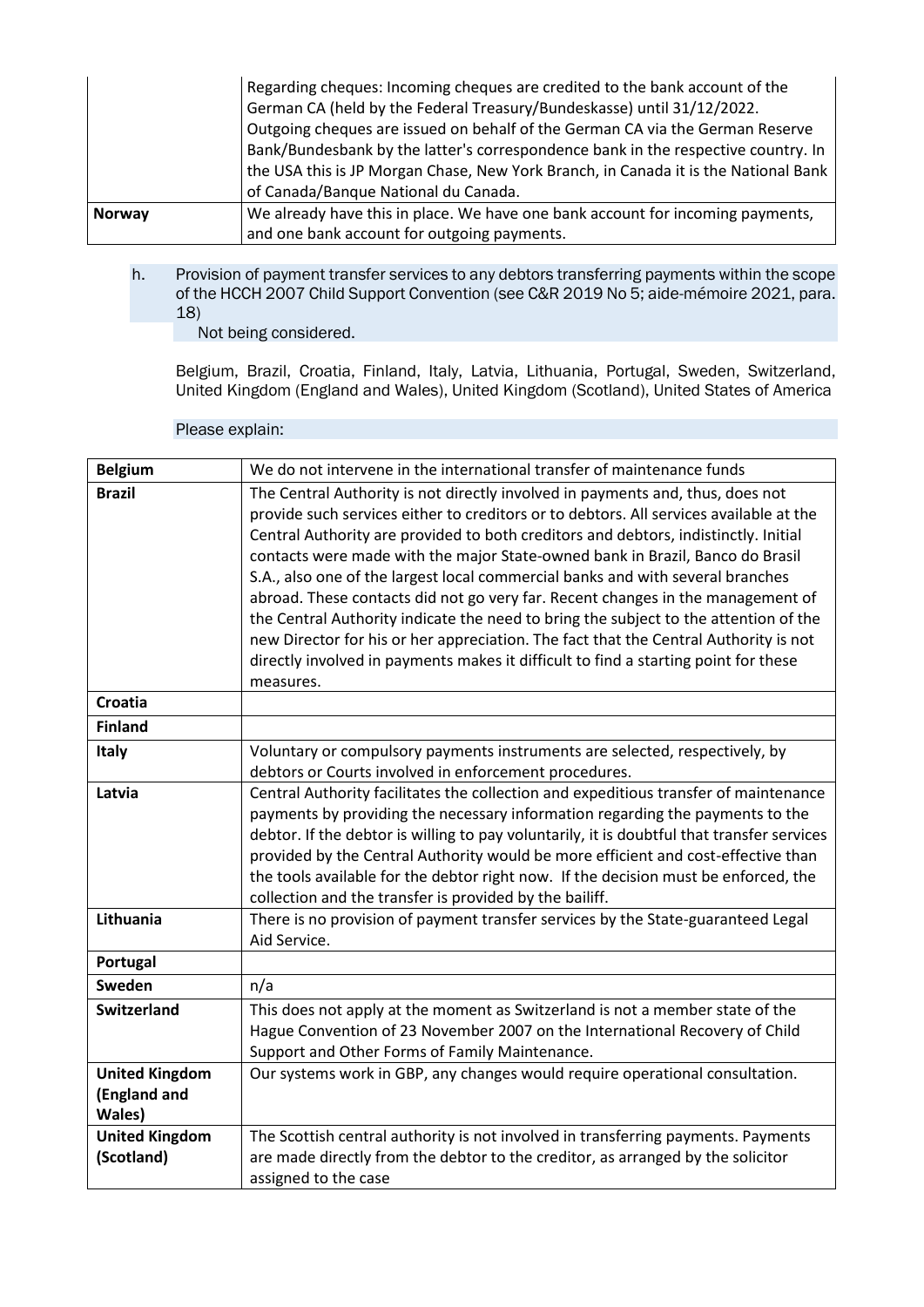| <b>United States of</b> |  |
|-------------------------|--|
| America                 |  |

This is not considered a priority. Our primary objective is to support state child support agencies in transitioning to electronic payments.

Is being considered.

Czech Republic, Mexico, United Kingdom (Northern Ireland)

#### Please explain:

| <b>Czech Republic</b>                       | The services are currently available to creditors that elect to use these services.<br>To provide such services to any debtors requires cooperation of the creditors (e.g.<br>power of attorney). |
|---------------------------------------------|---------------------------------------------------------------------------------------------------------------------------------------------------------------------------------------------------|
| <b>Mexico</b>                               |                                                                                                                                                                                                   |
| <b>United Kingdom</b><br>(Northern Ireland) | Northern Ireland Central Authority will seek to implement any processes to<br>facilitate payments electronically within the scope of HCCH 2007 Child Support                                      |
|                                             | Convention.                                                                                                                                                                                       |

Has already been implemented.

Canada, Germany, Norway

#### Please explain:

| Canada        | Each province and territory has provisions in place to accept payments from<br>debtors. Once received payments will be transferred to the Requesting State.                                                                                                     |
|---------------|-----------------------------------------------------------------------------------------------------------------------------------------------------------------------------------------------------------------------------------------------------------------|
|               | Chaque province et territoire a des dispositions en place pour accepter les<br>paiements des débiteurs. Une fois reçus, les fonds seront transférés à l'État<br>requérant.                                                                                      |
| Germany       | As mentioned above (question h.) the German CA provides the opportunity for any<br>debtor to make electronic payments to the bank account of the German CA<br>(Federal Treasury/Bundeskasse). The German CA forwards these payments to the<br>creditors abroad. |
| <b>Norway</b> | All debtors and creditors can, at any given point, have the case through the<br>Collection Agency and benefit from the payment services. However, if payments<br>are not received, enforcement proceedings will be initiated against the debtor.                |

i. Implementation of payment transfer monitoring systems (see C&R 2019 No 6; aide-mémoire 2021, paras 36-37) Not being considered.

Belgium, Croatia, Finland, Lithuania, Portugal, Sweden, United Kingdom (Scotland)

| <b>Belgium</b> | We do not intervene in the international transfer of maintenance funds          |
|----------------|---------------------------------------------------------------------------------|
| Croatia        | The transfer of funds is not processed by the Central Authority.                |
| <b>Finland</b> | The Public Body monitors incoming payments. The Central Authority does not      |
|                | monitor payments as it does not handle them.                                    |
| Lithuania      | There are no systems for monitoring payment transfers, as funds are transferred |
|                | directly to the creditor's account.                                             |
| Portugal       | The transfer of funds is not processed by the Portuguese Central authority.     |
| Sweden         | Enforcement agency: We do not have any monitoring systems implemented apart     |
|                | from our online banking systems.                                                |
|                | CA: We monitor payments as requesting central authority. As requested, we do    |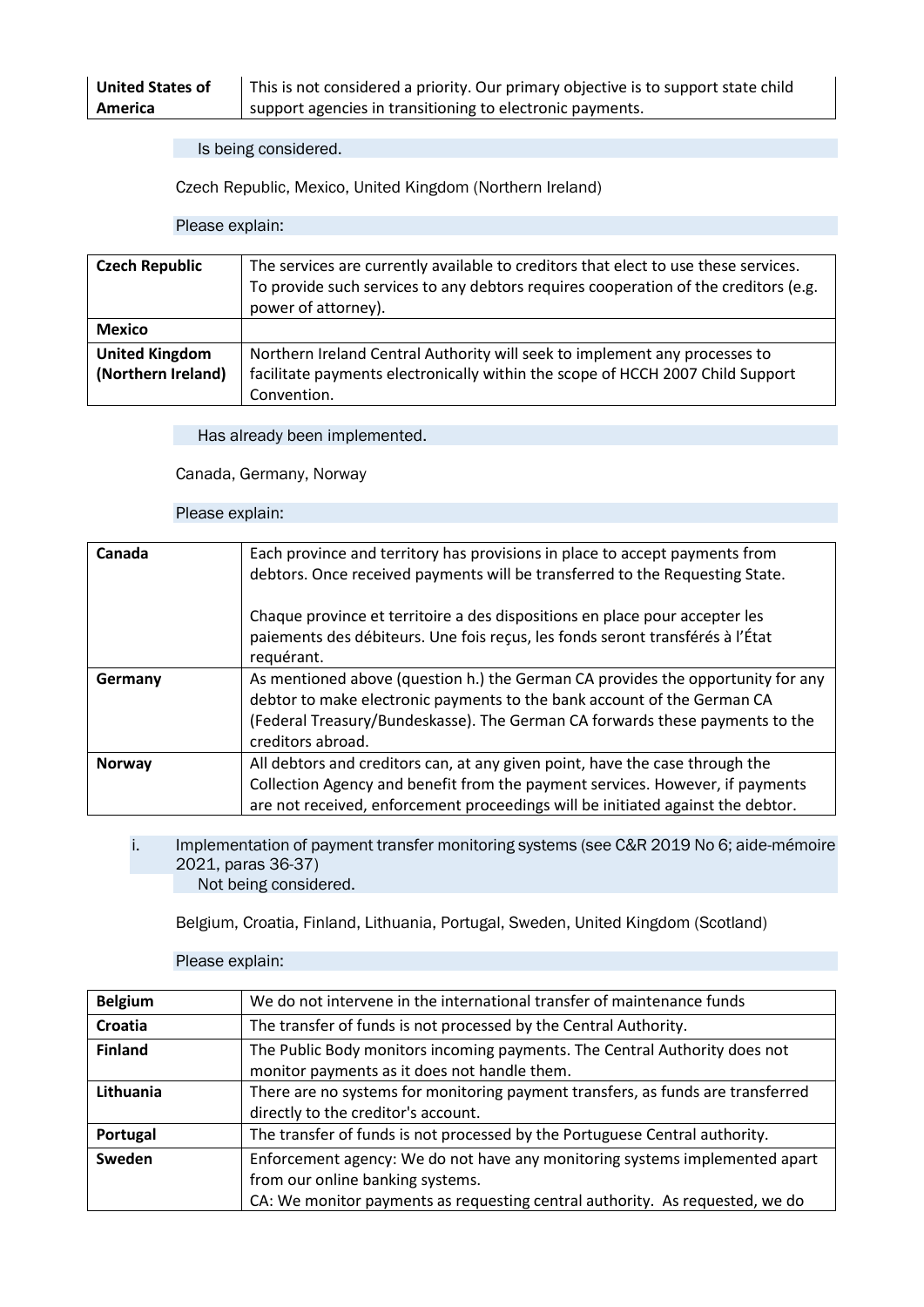|                                     | not monitor payments and we therefore trust that the creditor or the CA of the<br>requesting state monitor what the arrears are. |
|-------------------------------------|----------------------------------------------------------------------------------------------------------------------------------|
| <b>United Kingdom</b><br>(Scotland) | This is not required as the Scottish central authority does not process payments.                                                |

Is being considered.

Brazil, Italy, Mexico, Switzerland

### Please explain:

| <b>Brazil</b>      | Although presently the Brazilian Central Authority is not directly involved in<br>payments, as this is handled privately, we expect that in time iSupport will help<br>obtaining and sharing this kind of information.                    |
|--------------------|-------------------------------------------------------------------------------------------------------------------------------------------------------------------------------------------------------------------------------------------|
| <b>Italy</b>       | Only for voluntary payments, according to information granted by parties. In the<br>enforcement procedures the payments of sums foreclosed on a regular base or in<br>a single transfer are ordered by the Courts with a single decision. |
| <b>Mexico</b>      |                                                                                                                                                                                                                                           |
| <b>Switzerland</b> | However, the Central Authority was not able to undertake further general<br>developments in this area last year.                                                                                                                          |

### Has already been implemented.

Canada, Czech Republic, Germany, Latvia, Norway, United Kingdom (England and Wales), United Kingdom (Northern Ireland), United States of America

| Canada                | Each province and territory has an internal system to monitor payments.                                                                                        |
|-----------------------|----------------------------------------------------------------------------------------------------------------------------------------------------------------|
|                       | Accounting statements can be sent to any Requesting Authority.                                                                                                 |
|                       |                                                                                                                                                                |
|                       | Chaque province et territoire dispose d'un système interne de suivi des paiements.<br>Des relevés comptables peuvent être envoyés à toute Autorité requérante. |
|                       |                                                                                                                                                                |
| <b>Czech Republic</b> | Our Office has its own monitoring system of payments.                                                                                                          |
| Germany               | As far as the payments are processed via the German CA, the monitoring of the                                                                                  |
|                       | payments is possible. That concerns many incoming cases (e.g. outgoing                                                                                         |
|                       | payments), because the debtor is asked to send his payments to the bank account                                                                                |
|                       | of the German CA (Bundeskasse/Federal Treasury).                                                                                                               |
|                       | Especially in outgoing cases mainly with EU member states (i.e. incoming                                                                                       |
|                       | payments) the payments cannot be monitored as the debtors / other Central                                                                                      |
|                       | Authorities / bailiffs regular pay directly (via SEPA) to the creditors in Germany.                                                                            |
|                       | One exception in the group of incoming payments concerns cheques from the                                                                                      |
|                       | US/CAN which can be monitored.                                                                                                                                 |
| Latvia                | As long as the case is active, Central Authority (when acting as requesting Central                                                                            |
|                       | Authority) keeps contact with the creditor regarding the amount of the payments                                                                                |
|                       | so that the requested Central Authority could be informed when necessary.                                                                                      |
|                       | Internal systems for efficient payment accounting are in place but it depends on                                                                               |
|                       | the information provided by the creditor. Central Authority compiles information                                                                               |
|                       | on the amount due, payments received and outstanding debt.                                                                                                     |
| <b>Norway</b>         | We already have this. We monitor all incoming and outgoing payments.                                                                                           |
| <b>United Kingdom</b> | MPBC manages all financial transactions for England and Wales.                                                                                                 |
| (England and          |                                                                                                                                                                |
| Wales)                |                                                                                                                                                                |
| <b>United Kingdom</b> | Northern Ireland Central Authority maintains payment records for all                                                                                           |
| (Northern Ireland)    | creditors/Central Authorities. Communication by the way of a BACS remittance                                                                                   |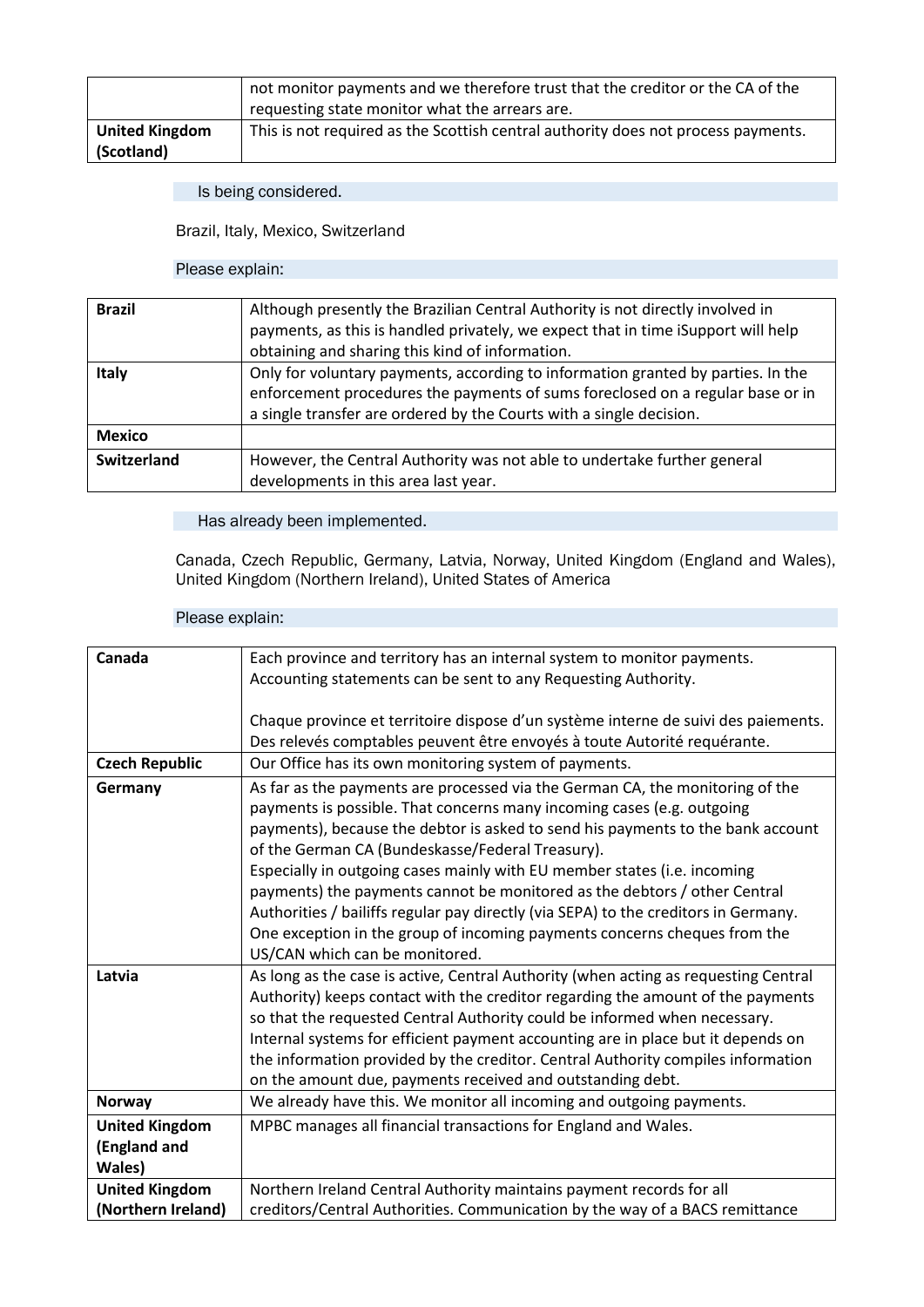|                         | advise is issued to creditors/Central Authorities each time a payment is processed<br>to enable the reconciliation of the amounts received by the creditor. |
|-------------------------|-------------------------------------------------------------------------------------------------------------------------------------------------------------|
| <b>United States of</b> | State child support agencies have the primary responsibility for monitoring                                                                                 |
| America                 | payments; however, the ICSPS will assist them by providing information about                                                                                |
|                         | payments transferred through the service.                                                                                                                   |

j. Implementation of unique case references, known to both the requesting and requested State, attached to each transfer of funds (see C&R 2019 No 7; aide-mémoire 2021, para. 20)

Not being considered.

Belgium, Croatia, Finland, Lithuania, United Kingdom (England and Wales), United Kingdom (Scotland)

### Please explain:

| <b>Belgium</b>                                  | We do not intervene in the international transfer of maintenance funds.                                                                                  |
|-------------------------------------------------|----------------------------------------------------------------------------------------------------------------------------------------------------------|
| Croatia                                         | The transfer of funds is not processed by the Central Authority.                                                                                         |
| <b>Finland</b>                                  |                                                                                                                                                          |
| Lithuania                                       | As the funds are transferred directly to the creditor's account, it is not possible to<br>ensure that a unique case reference is added to each transfer. |
| <b>United Kingdom</b><br>(England and<br>Wales) | Due to the structure of our systems, it is not possible to attach a single unique<br>reference number.                                                   |
| <b>United Kingdom</b><br>(Scotland)             | This would not be applicable to the Scottish central authority as we do not transfer<br>funds.                                                           |

Is being considered.

Brazil, Canada, Czech Republic, Italy, Mexico, Norway, Switzerland, United States of America

| <b>Brazil</b>         | Although presently the Brazilian Central Authority is not directly involved in                                                                             |
|-----------------------|------------------------------------------------------------------------------------------------------------------------------------------------------------|
|                       | payments, as this is handled privately, we expect that, in time, iSupport will help                                                                        |
|                       | obtaining and sharing unique case references.                                                                                                              |
| Canada                | Each support case within Canada is assigned a unique case reference based on<br>their provincial numerical perimeters. Most systems within Canada can also |
|                       | display the Requesting Authority's unique case number and include this                                                                                     |
|                       | information when sending payments. It is not the current practice to share one                                                                             |
|                       | case number between the two Authorities but could be considered.                                                                                           |
|                       |                                                                                                                                                            |
|                       | Chaque ordonnance alimentaire au Canada se voit attribuer un numéro de                                                                                     |
|                       | référence unique, conformément aux paramètres numériques provinciaux. La                                                                                   |
|                       | plupart des systèmes au Canada permettent également d'afficher le numéro                                                                                   |
|                       | unique assigné par l'Autorité requérante et incluent cette information lors de                                                                             |
|                       | l'envoi des paiements. La pratique actuelle ne prévoit pas que le même numéro                                                                              |
|                       | soit utilisé par les deux Autorités, mais cette avenue pourrait être envisagée.                                                                            |
| <b>Czech Republic</b> | Our Office participates on iSupport system discussions.                                                                                                    |
| <b>Italy</b>          | The Italian CA may require debtors or Courts to apply the unique case reference on                                                                         |
|                       | requesting CA demand.                                                                                                                                      |
| <b>Mexico</b>         |                                                                                                                                                            |
| <b>Norway</b>         | The use of Swift GPI tracker is being considered, but this requires that the other                                                                         |
|                       | bank is using it as well. We are also considering using the iSupport reference                                                                             |
|                       | numbers when we start using iSupport.                                                                                                                      |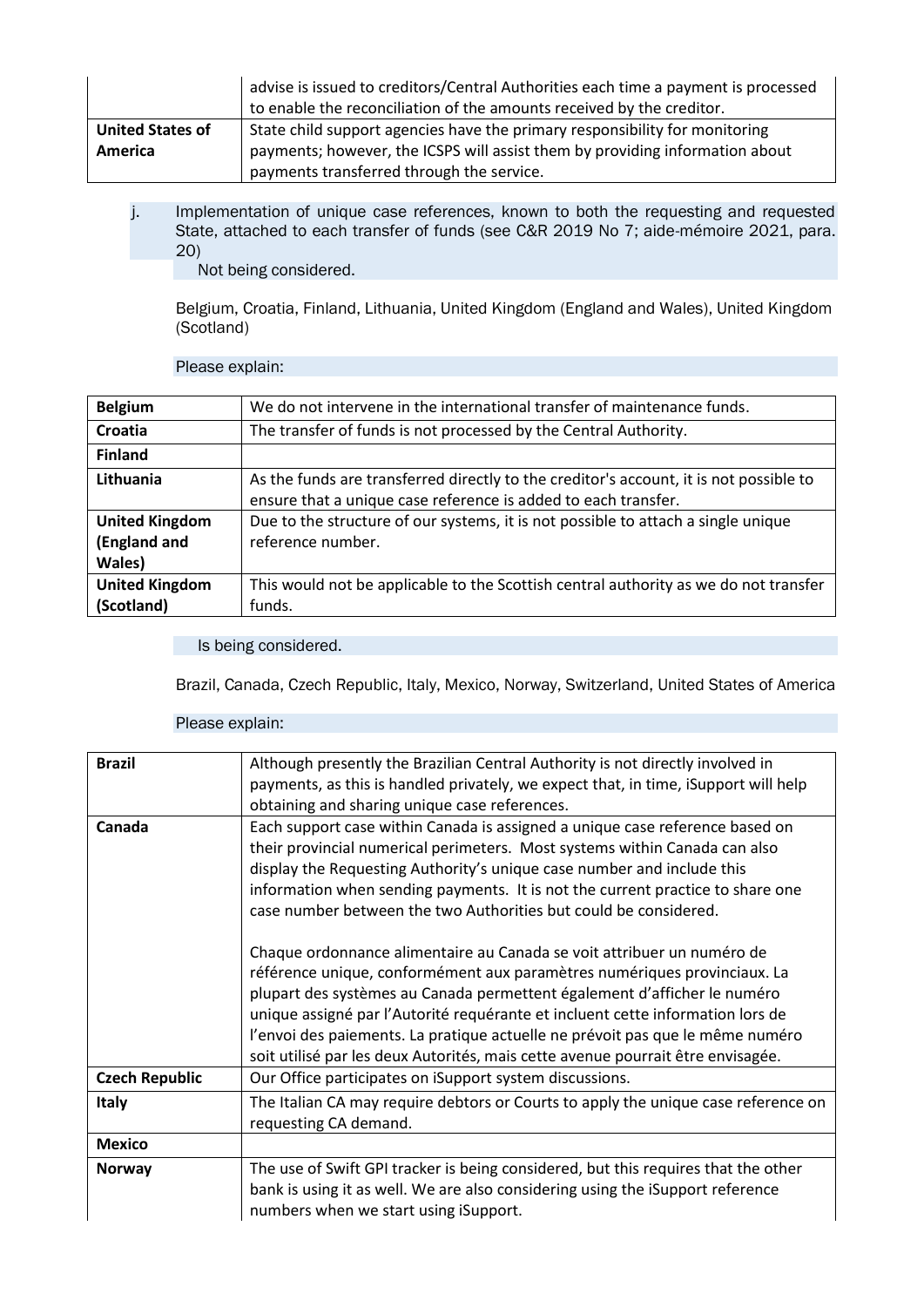| Switzerland             | The Central Authority is following the development of iSupport.                   |
|-------------------------|-----------------------------------------------------------------------------------|
| <b>United States of</b> | This is part of the payment transfer process and is designed to meet the needs of |
| <b>America</b>          | the financial institutions and States involved in the process.                    |

Germany, Latvia, Portugal, Sweden, United Kingdom (Northern Ireland)

Please explain:

| Germany               | Allocation and automatic procession of electronic payments is already possible if |
|-----------------------|-----------------------------------------------------------------------------------|
|                       | the payment reference number ("Kassenzeichen") is attached to the payment and     |
|                       | remains unchanged throughout the transfer.                                        |
|                       | In incoming cases (i.e. outgoing payments) it seems possible to exchange our case |
|                       | reference number for the iSupport ID. The iSupport ID should be compatible with   |
|                       | banking reference conventions (e.g., no special characters).                      |
| Latvia                | A unique case number of the execution case is provided by the bailiff for each    |
|                       | transfer.                                                                         |
| Portugal              | Transfer of funds done by Portuguese courts have a unique case reference.         |
| Sweden                | The debtor's name is attached to the payment. If the applicant has attached a     |
|                       | reference number to the application of enforcement, the reference number is also  |
|                       | attached.                                                                         |
| <b>United Kingdom</b> | Northern Ireland Central Authority attaches unique case references, known to      |
| (Northern Ireland)    | both the requesting and requested State each time a transfer of funds is made.    |
|                       | Each unique case reference links the transfer to an existing case.                |

k. Implementation of currency conversion of payments done by the relevant authority in the requested State at the time of transfer (see C&R 2019 No 8; aide-mémoire 2021, paras 21- 23)

Not being considered.

Belgium, Brazil, Croatia, Lithuania, United Kingdom (Scotland)

### Please explain:

| <b>Belgium</b>        | We do not intervene in the international transfer of maintenance funds.                                                                                                                                                                                                                                                                                                                                                                                                                                                                        |
|-----------------------|------------------------------------------------------------------------------------------------------------------------------------------------------------------------------------------------------------------------------------------------------------------------------------------------------------------------------------------------------------------------------------------------------------------------------------------------------------------------------------------------------------------------------------------------|
| <b>Brazil</b>         | Initial contacts were made with the major State-owned bank in Brazil, Banco do<br>Brasil S.A., also one of the largest local commercial banks and with several<br>branches abroad. These contacts did not go very far. Recent changes in the<br>management of the Central Authority indicate the need to bring the subject to the<br>attention of the new Director for his or her appreciation. The fact that the Central<br>Authority is not directly involved in payments makes it difficult to find a starting<br>point for these measures. |
| Croatia               |                                                                                                                                                                                                                                                                                                                                                                                                                                                                                                                                                |
| Lithuania             | The bank, not the Central Authority, is responsible for currency conversion of<br>payments.                                                                                                                                                                                                                                                                                                                                                                                                                                                    |
| <b>United Kingdom</b> | The Scottish central authority does not process payments.                                                                                                                                                                                                                                                                                                                                                                                                                                                                                      |
| (Scotland)            |                                                                                                                                                                                                                                                                                                                                                                                                                                                                                                                                                |

Is being considered.

Czech Republic, Italy, Mexico, Sweden, Switzerland, United States of America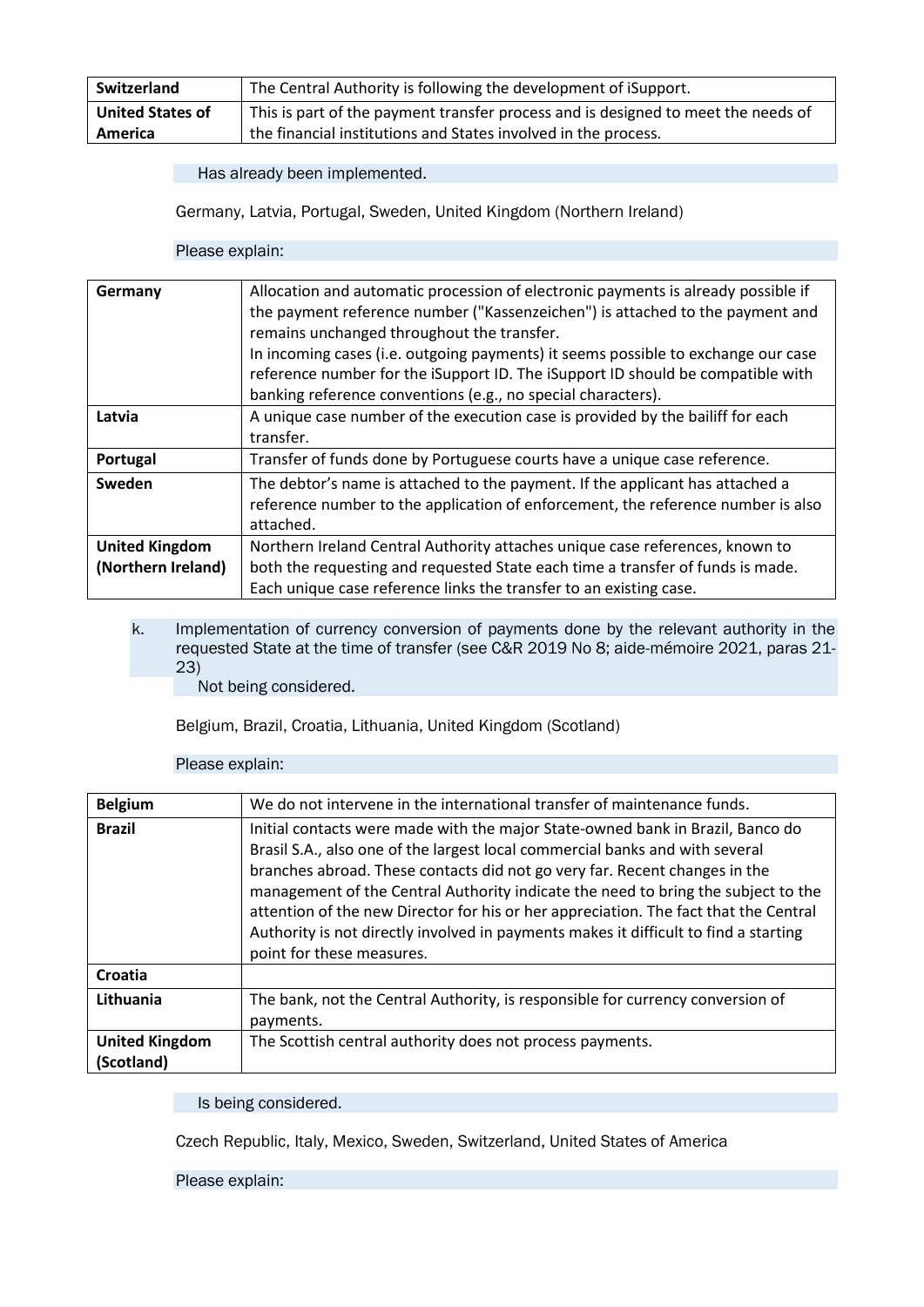| <b>Czech Republic</b>   | Unfortunately, the process of the cross-border maintenance enforcement causes        |
|-------------------------|--------------------------------------------------------------------------------------|
|                         | that the creditor does not always receive the full amount, as per the maintenance    |
|                         | decision. This is caused by the exchange rates and the fact, that the debtor fulfils |
|                         | with her/his obligation by paying the amount to the account of the requested         |
|                         | Central Authority (outgoing cases). In case of the court enforcement, it is applied  |
|                         | the exchange rate of the day when the deduction of debtor's income is done           |
|                         | (incoming cases).                                                                    |
|                         | In order to eliminate this unfavourable consequence, our Office invites the debtors  |
|                         | to pay also the due amount caused by the exchange rates voluntarily.                 |
| <b>Italy</b>            | Courts and debtors will be required to foreclose or pay, if possible, the amount     |
|                         | corresponding to the sum due in foreign currency at the exchange rate of the day     |
|                         | of transfer.                                                                         |
| <b>Mexico</b>           |                                                                                      |
| <b>Sweden</b>           | Ongoing discussions with our main bank regrading currency conversion.                |
| Switzerland             | However, the Central Authority was not able to undertake further general             |
|                         | developments in this area last year.                                                 |
| <b>United States of</b> | This is part of our design. Please see the description above.                        |
| America                 |                                                                                      |

Canada, Finland, Germany, Latvia, Norway, Portugal, United Kingdom (England and Wales), United Kingdom (Northern Ireland)

| Canada                | For provinces and territories sending cheques - currency conversion must be done    |
|-----------------------|-------------------------------------------------------------------------------------|
|                       | by the Requesting Authority at time of deposit.                                     |
|                       | Provinces sending Swift transactions have the currency conversion done at the       |
|                       | time of the Swift transfer.                                                         |
|                       |                                                                                     |
|                       | Dans le cas des provinces et territoires qui envoient des chèques, la conversion de |
|                       | change doit être faite par l'Autorité requérante au moment du dépôt.                |
|                       | Dans le cas des provinces qui ont recours aux télévirements SWIFT, la conversion    |
|                       | de change se fait au moment du télévirement SWIFT.                                  |
| <b>Finland</b>        | The National Enforcement Authority handles this when transferring payments to       |
|                       | the creditors.                                                                      |
| Germany               | Where debtors make electronic payments via the German CA (Federal                   |
|                       | Treasury/Bundeskasse), the full payments are forwarded to the recipients. The       |
|                       | relevant date for the currency conversion is the day the German CA receives the     |
|                       | payment from the debtor.                                                            |
| Latvia                | Central national bank rates are used across the board on the day of conversion if   |
|                       | the actual amount received by the creditor is unknown.                              |
| <b>Norway</b>         | In our agreement with the bank, it is stated that these conversions are made at the |
|                       | point of transfer from the bank to the creditor.                                    |
| Portugal              |                                                                                     |
| <b>United Kingdom</b> | We pay out at the Bank of England rate at the time of conversion. The relevant      |
| (England and          | authority/Bank advises us of the rate used when paying money in.                    |
| Wales)                |                                                                                     |
| <b>United Kingdom</b> | Northern Ireland Central Authority currently converts the payments to the           |
| (Northern Ireland)    | currency requested by the State at the time of transfer. Northern Ireland Central   |
|                       | Authority incurs any conversion charge and does not pass the conversion charges     |
|                       | onto the creditors.                                                                 |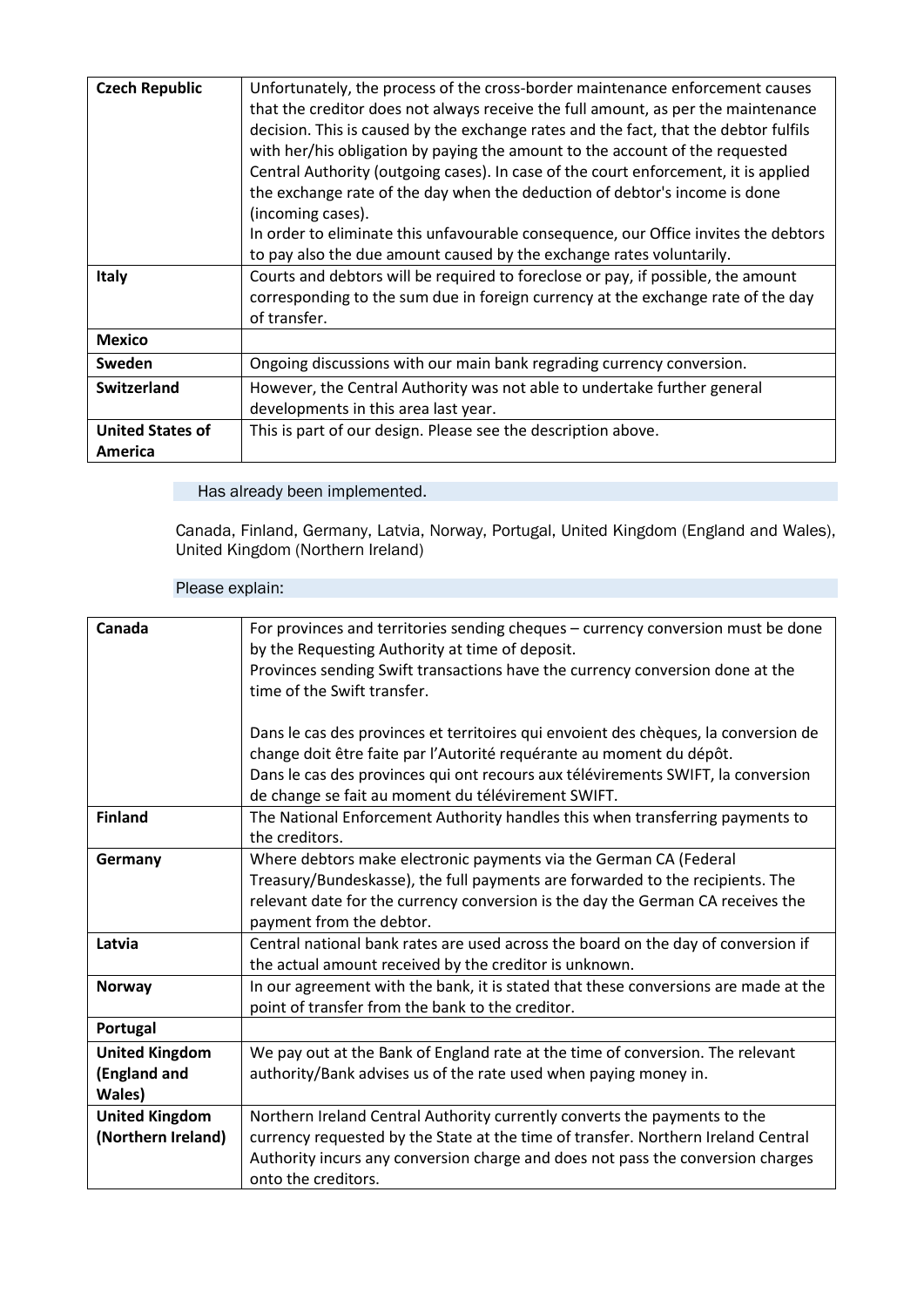### l. Implementation of bundled payments to reduce costs of transfers (see C&R 2019 No 11; aide-mémoire 2021, paras 38-40) Not being considered.

Belgium, Brazil, Croatia, Finland, Germany, Italy, Latvia, Lithuania, Mexico, Portugal, Sweden, United Kingdom (England and Wales), United Kingdom (Northern Ireland), United Kingdom (Scotland)

### Please explain:

| <b>Belgium</b>                                  | We do not intervene in the international transfer of maintenance funds                                                                                                                                                                                                                                                                                                                                                                                                                                                                                                                                        |
|-------------------------------------------------|---------------------------------------------------------------------------------------------------------------------------------------------------------------------------------------------------------------------------------------------------------------------------------------------------------------------------------------------------------------------------------------------------------------------------------------------------------------------------------------------------------------------------------------------------------------------------------------------------------------|
| <b>Brazil</b>                                   | The Central Authority is not directly involved in payments. Initial contacts were<br>made with the major State-owned bank in Brazil, Banco do Brasil S.A., also one of<br>the largest local commercial banks and with several branches abroad. These<br>contacts did not go very far. Recent changes in the management of the Central<br>Authority indicate the need to bring the subject to the attention of the new<br>Director for his or her appreciation. The fact that the Central Authority is not<br>directly involved in payments makes it difficult to find a starting point for these<br>measures. |
| Croatia                                         | The transfer of funds is not processed by the Central Authority.                                                                                                                                                                                                                                                                                                                                                                                                                                                                                                                                              |
| <b>Finland</b>                                  |                                                                                                                                                                                                                                                                                                                                                                                                                                                                                                                                                                                                               |
| Germany                                         | For outgoing payments bundled payments are not being considered so far due to<br>the disadvantages mentioned below.<br>Bundled payments may help reduce costs of transfer. However, the processing of<br>bundled payments may involve time and cost intensive manual work for the<br>receiving CA/body. For example, the processing of bundled payments from the<br>USA would entail for the German CA that around 220,000 EUR per month needed<br>to be divided up into about 560 different cases. At worst this work would have to<br>be done manually delaying the payment and tying up resources.         |
| <b>Italy</b>                                    | Italian CA is not involved in payments.                                                                                                                                                                                                                                                                                                                                                                                                                                                                                                                                                                       |
| Latvia                                          | According to the national law (Law on Bailiffs) the funds recovered from a debtor<br>and to be transferred to a creditor shall be transferred to a creditor within ten days<br>from the day when they were paid in the deposit account of a sworn bailiff, if there<br>are no objective reasons because of which the transfer of funds is to be deferred.                                                                                                                                                                                                                                                     |
| Lithuania                                       | All transfers are made directly to the creditor's account, and the State-guaranteed<br>Legal Aid Service is not directly involved in the transferring process.                                                                                                                                                                                                                                                                                                                                                                                                                                                |
| <b>Mexico</b>                                   |                                                                                                                                                                                                                                                                                                                                                                                                                                                                                                                                                                                                               |
| Portugal                                        |                                                                                                                                                                                                                                                                                                                                                                                                                                                                                                                                                                                                               |
| Sweden                                          | Our internal systems do not support bunk payments.                                                                                                                                                                                                                                                                                                                                                                                                                                                                                                                                                            |
| <b>United Kingdom</b><br>(England and<br>Wales) | MPBC is unable to make bundled payments out due to the structure of our<br>systems.                                                                                                                                                                                                                                                                                                                                                                                                                                                                                                                           |
| <b>United Kingdom</b><br>(Northern Ireland)     | Northern Ireland Central Authority are legally bound by the Judge's direction to<br>pay any monies received from the debtor onto the creditor immediately. We are<br>therefore unable to withhold monies from the creditors for a period of time to<br>enable 'bundled payments'.                                                                                                                                                                                                                                                                                                                             |
| <b>United Kingdom</b><br>(Scotland)             | We are unable to comment on this question as the Scottish central authority does<br>not transfer funds.                                                                                                                                                                                                                                                                                                                                                                                                                                                                                                       |

Is being considered.

Switzerland, United States of America